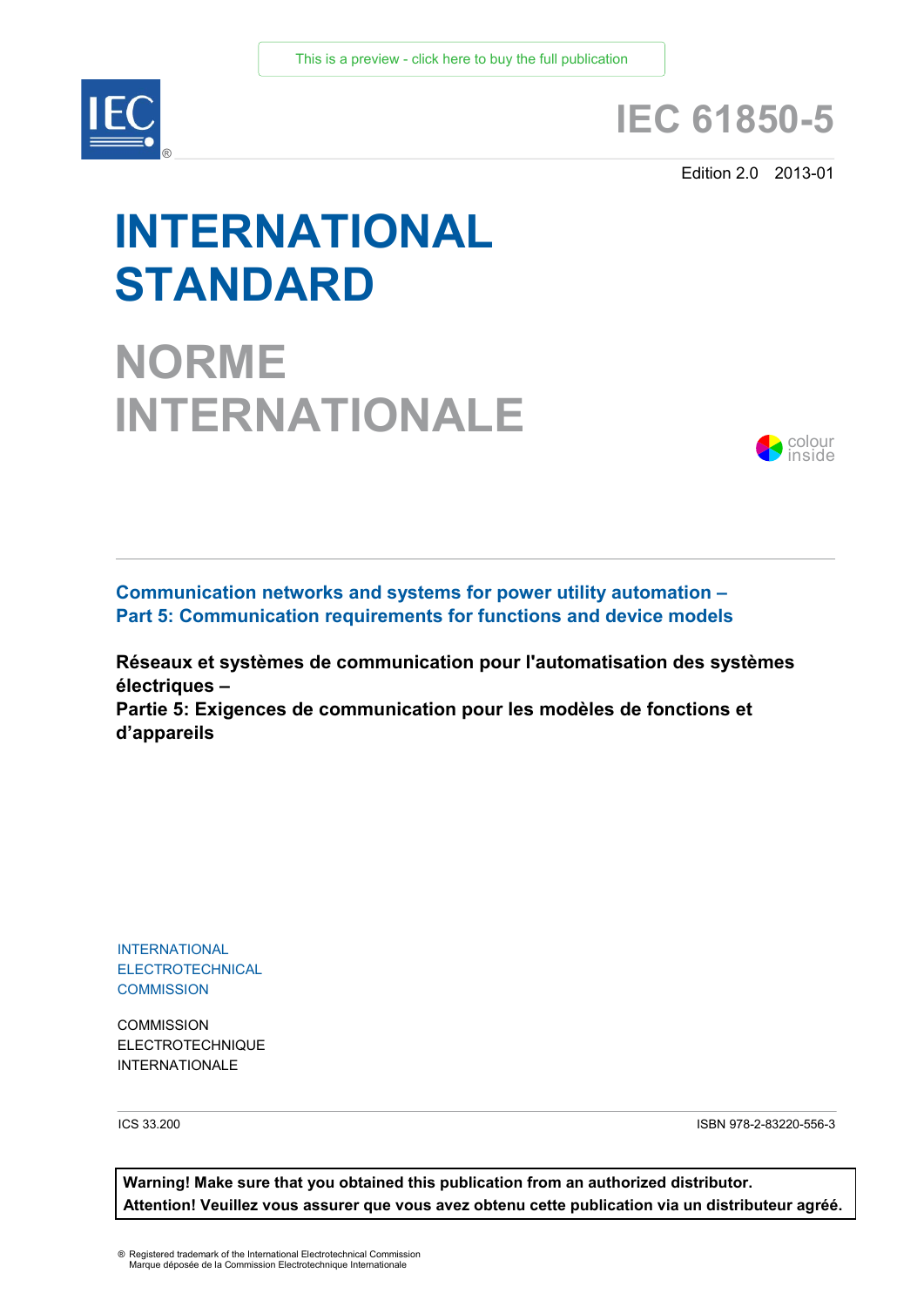$-2-$ 

61850-5 © IEC:2013

### **CONTENTS**

| 1 |     |       |  |  |  |
|---|-----|-------|--|--|--|
| 2 |     |       |  |  |  |
| 3 |     |       |  |  |  |
|   | 3.1 |       |  |  |  |
|   | 3.2 |       |  |  |  |
|   | 3.3 |       |  |  |  |
|   | 3.4 |       |  |  |  |
|   | 3.5 |       |  |  |  |
|   | 3.6 |       |  |  |  |
| 4 |     |       |  |  |  |
| 5 |     |       |  |  |  |
|   | 5.1 |       |  |  |  |
|   | 5.2 |       |  |  |  |
|   |     | 5.2.1 |  |  |  |
|   |     | 5.2.2 |  |  |  |
|   |     | 5.2.3 |  |  |  |
|   |     | 5.2.4 |  |  |  |
|   | 5.3 |       |  |  |  |
|   |     | 5.3.1 |  |  |  |
|   |     | 5.3.2 |  |  |  |
|   |     | 5.3.3 |  |  |  |
|   |     | 5.3.4 |  |  |  |
|   |     | 5.3.5 |  |  |  |
| 6 |     |       |  |  |  |
|   | 6.1 |       |  |  |  |
|   | 6.2 |       |  |  |  |
|   | 6.3 |       |  |  |  |
|   | 6.4 |       |  |  |  |
|   | 6.5 |       |  |  |  |
|   | 6.6 |       |  |  |  |
| 7 |     |       |  |  |  |
|   | 7.1 |       |  |  |  |
|   | 7.2 |       |  |  |  |
|   | 7.3 |       |  |  |  |
|   | 7.4 |       |  |  |  |
|   | 7.5 |       |  |  |  |
|   | 7.6 |       |  |  |  |
| 8 |     |       |  |  |  |
|   | 8.1 |       |  |  |  |
|   | 8.2 |       |  |  |  |
|   | 8.3 |       |  |  |  |
|   |     | 8.3.1 |  |  |  |
|   |     | 8.3.2 |  |  |  |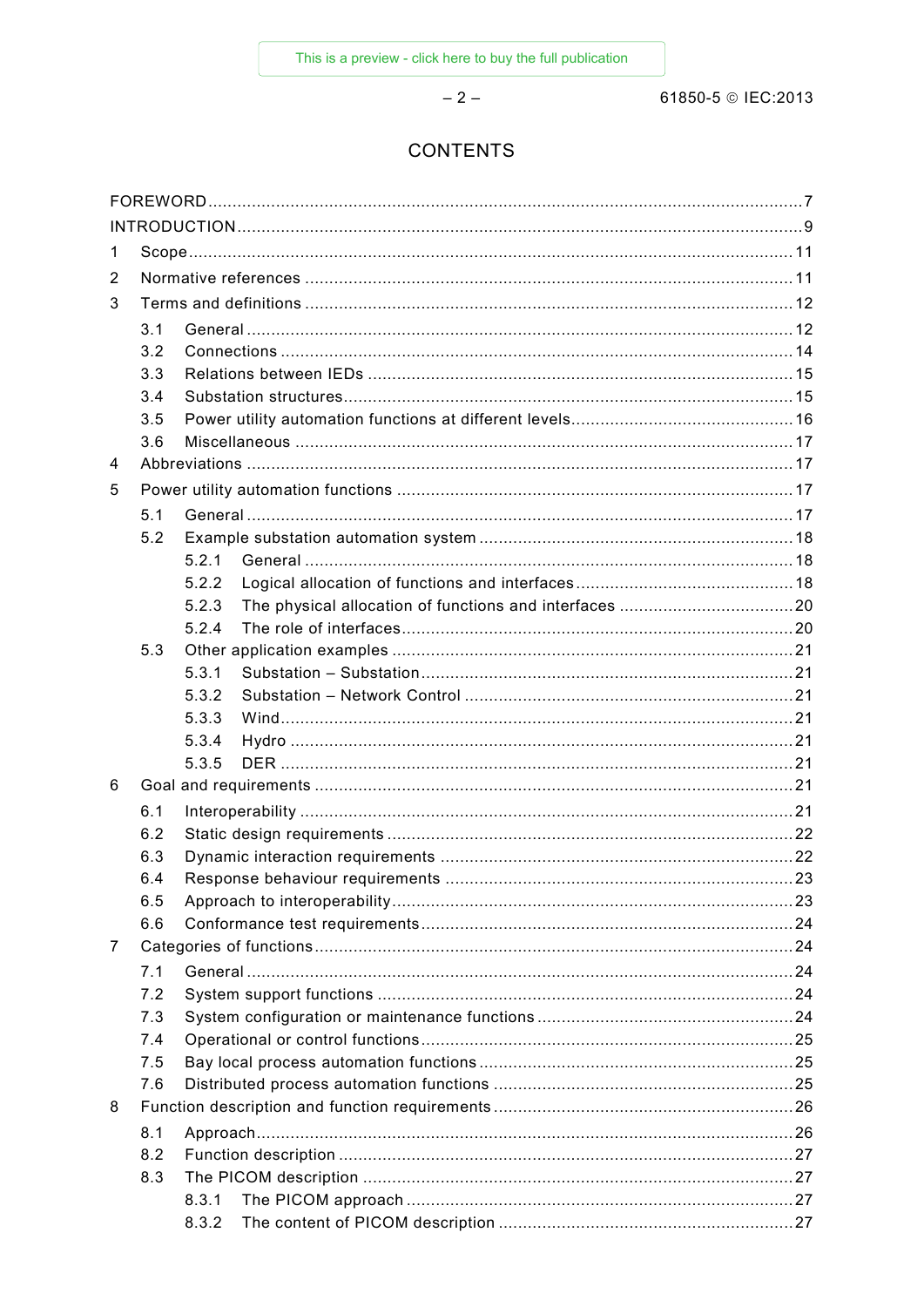61850-5 © IEC:2013

 $-3-$ 

|   |     | 8.3.3 |                                                                     |  |
|---|-----|-------|---------------------------------------------------------------------|--|
|   |     | 8.3.4 |                                                                     |  |
|   |     | 8.3.5 |                                                                     |  |
|   |     | 8.3.6 | PICOM attributes to be used for data flow calculations only28       |  |
|   | 8.4 |       |                                                                     |  |
|   |     | 8.4.1 |                                                                     |  |
|   |     | 8.4.2 |                                                                     |  |
|   |     | 8.4.3 | Examples for decomposition of common functions into logical nodes30 |  |
|   | 8.5 |       |                                                                     |  |
|   |     | 8.5.1 |                                                                     |  |
|   |     | 8.5.2 |                                                                     |  |
|   |     | 8.5.3 |                                                                     |  |
|   |     | 8.5.4 |                                                                     |  |
|   |     | 8.5.5 |                                                                     |  |
|   |     | 8.5.6 |                                                                     |  |
|   |     | 8.5.7 |                                                                     |  |
|   |     | 8.5.8 |                                                                     |  |
|   |     | 8.5.9 |                                                                     |  |
|   |     |       |                                                                     |  |
|   |     |       |                                                                     |  |
|   | 8.6 |       |                                                                     |  |
|   |     | 8.6.1 |                                                                     |  |
|   |     | 8.6.2 |                                                                     |  |
|   |     | 8.6.3 |                                                                     |  |
|   |     | 8.6.4 |                                                                     |  |
|   |     | 8.6.5 |                                                                     |  |
|   |     | 8.6.6 |                                                                     |  |
|   |     | 8.6.7 |                                                                     |  |
|   |     | 8.6.8 |                                                                     |  |
|   |     | 8.6.9 |                                                                     |  |
|   |     |       |                                                                     |  |
|   |     |       |                                                                     |  |
|   | 8.7 |       |                                                                     |  |
| 9 |     |       |                                                                     |  |
|   |     |       |                                                                     |  |
|   | 9.1 |       |                                                                     |  |
|   | 9.2 |       |                                                                     |  |
|   |     | 9.2.1 |                                                                     |  |
|   |     | 9.2.2 |                                                                     |  |
|   |     | 9.2.3 |                                                                     |  |
|   |     | 9.2.4 |                                                                     |  |
|   |     | 9.2.5 |                                                                     |  |
|   | 9.3 |       |                                                                     |  |
|   | 9.4 |       |                                                                     |  |
|   | 9.5 |       |                                                                     |  |
|   |     | 9.5.1 |                                                                     |  |
|   |     | 9.5.2 |                                                                     |  |
|   |     | 9.5.3 |                                                                     |  |
|   |     | 9.5.4 |                                                                     |  |
|   |     | 9.5.5 |                                                                     |  |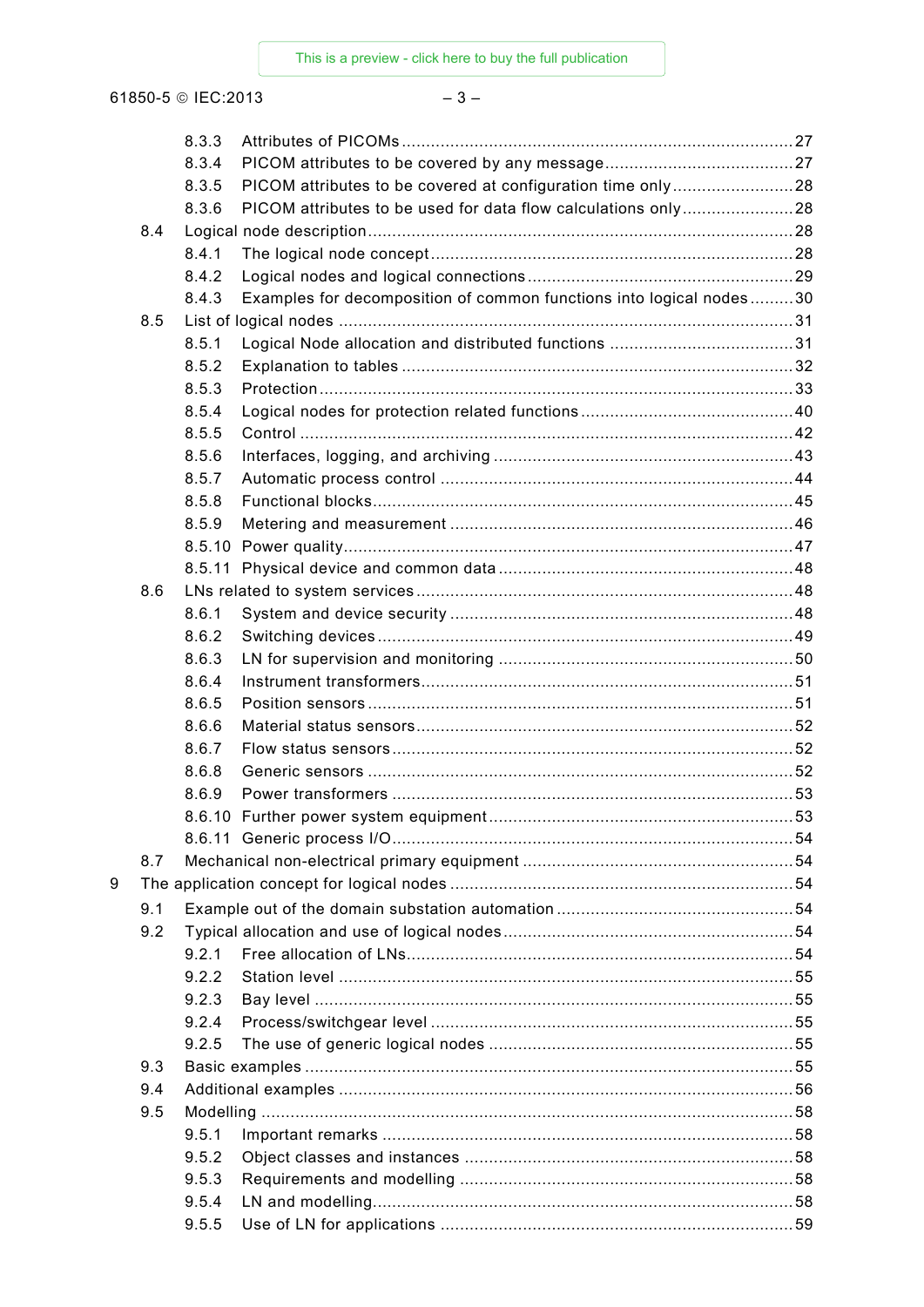$-4 -$  61850-5 © IEC:2013

| 11 |                                                                                     |  |
|----|-------------------------------------------------------------------------------------|--|
|    |                                                                                     |  |
|    |                                                                                     |  |
|    |                                                                                     |  |
|    |                                                                                     |  |
|    |                                                                                     |  |
|    |                                                                                     |  |
|    |                                                                                     |  |
|    |                                                                                     |  |
|    |                                                                                     |  |
|    |                                                                                     |  |
|    | 11.2.6 Type 6 - Command messages and file transfer with access control71            |  |
|    |                                                                                     |  |
|    |                                                                                     |  |
|    |                                                                                     |  |
|    |                                                                                     |  |
|    |                                                                                     |  |
|    |                                                                                     |  |
|    |                                                                                     |  |
|    | 11.4.2 Requirements for station and bay level communication75                       |  |
|    |                                                                                     |  |
|    |                                                                                     |  |
|    |                                                                                     |  |
|    |                                                                                     |  |
|    |                                                                                     |  |
|    |                                                                                     |  |
|    |                                                                                     |  |
|    |                                                                                     |  |
|    |                                                                                     |  |
|    |                                                                                     |  |
|    | Annex B (informative) PICOM identification and message classification 93            |  |
|    |                                                                                     |  |
|    |                                                                                     |  |
|    |                                                                                     |  |
|    |                                                                                     |  |
|    |                                                                                     |  |
|    |                                                                                     |  |
|    | Annex I (informative) Examples for protection functions in compensated networks 140 |  |
|    |                                                                                     |  |
|    |                                                                                     |  |
|    |                                                                                     |  |

| Figure 2 – Levels and logical interfaces in substation automation systems 19 |  |
|------------------------------------------------------------------------------|--|
|                                                                              |  |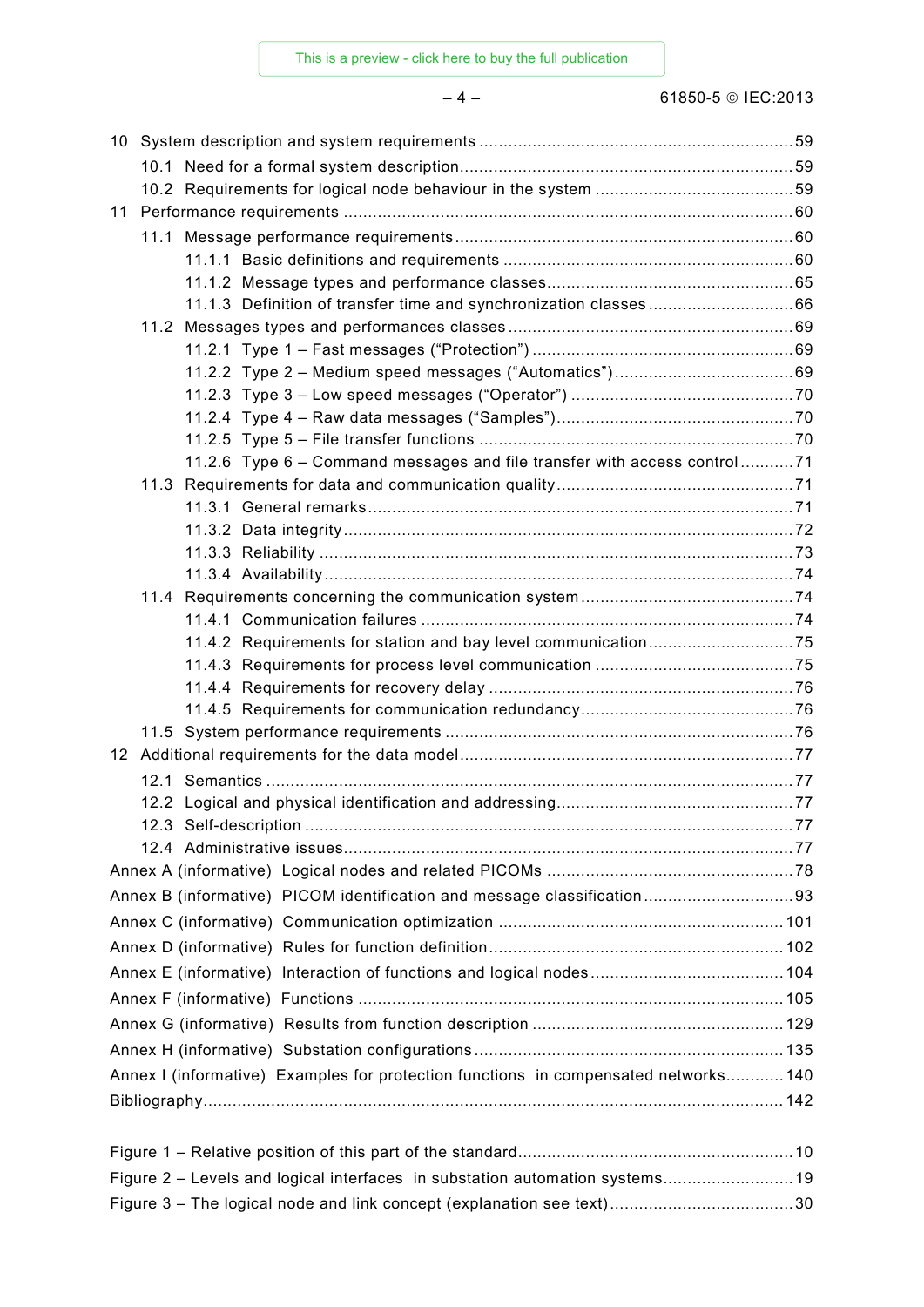61850-5 © IEC:2013 – 5 –

| Figure 4 – Examples of the application of the logical node concept (explanation see                                                                                         |
|-----------------------------------------------------------------------------------------------------------------------------------------------------------------------------|
|                                                                                                                                                                             |
| Figure 6 – The basic communication links of a logical node of main protection type39                                                                                        |
| Figure 7 – Decomposition of functions into interacting LNs on different levels:<br>Examples for generic automatic function, breaker control function and voltage control    |
| Figure 8 – Decomposition of functions into interacting LN on different levels:                                                                                              |
| Examples for generic function with telecontrol interface, protection function and                                                                                           |
| Figure 9 – Example for control and protection LNs of a transformer bay combined in                                                                                          |
| Figure 10 – Example for interaction of LNs for switchgear control, interlocking,<br>synchrocheck, autoreclosure and protection (Abbreviation for LN see above) 57           |
| Figure 11 – Example for sequential interacting of LNs (local and remote) for a complex<br>function like point-on-wave switching (Abbreviations for LN see above) - Sequence |
|                                                                                                                                                                             |
| Figure 12 - Circuit breaker controllable per phase (XCBR instances per phase) and<br>instrument transformers with measuring units per phase (TCTR or TVTR per phase)58      |
| Figure 13 – Definition of "overall transfer time" t and indication of processing times 62                                                                                   |
| Figure 14 – Transfer time for binary signal with conventional output and input relays63                                                                                     |
| Figure 15 – Definition of transfer time t for binary signals in case of line protection64                                                                                   |
| Figure 16 - Definition of transfer time t over serial link in case of line protection64                                                                                     |
| Figure H.1 - T1-1 Small size transmission substation (single busbar 132 kV with                                                                                             |
| Figure H.2 - D2-1 Medium size distribution substation (double busbar 22 kV with                                                                                             |
| Figure H.3 - T1-2 Small size transmission substation (1 1/2 breaker busbar at 110 kV) 135                                                                                   |
| Figure H.4 - T2-2 Large size transmission substation (ring bus at 526 kV, double                                                                                            |
|                                                                                                                                                                             |
|                                                                                                                                                                             |
| Figure H.7 - Substation of type T1-2 (functions allocated same as for T2-2 in Figure                                                                                        |
|                                                                                                                                                                             |
|                                                                                                                                                                             |
|                                                                                                                                                                             |
| Figure I.2 - Short term bypass for single earth fault in compensated networks  141                                                                                          |
|                                                                                                                                                                             |
|                                                                                                                                                                             |
|                                                                                                                                                                             |
| Table 3 – Application of time synchronization classes for time tagging or sampling68                                                                                        |
|                                                                                                                                                                             |
|                                                                                                                                                                             |
|                                                                                                                                                                             |
|                                                                                                                                                                             |
|                                                                                                                                                                             |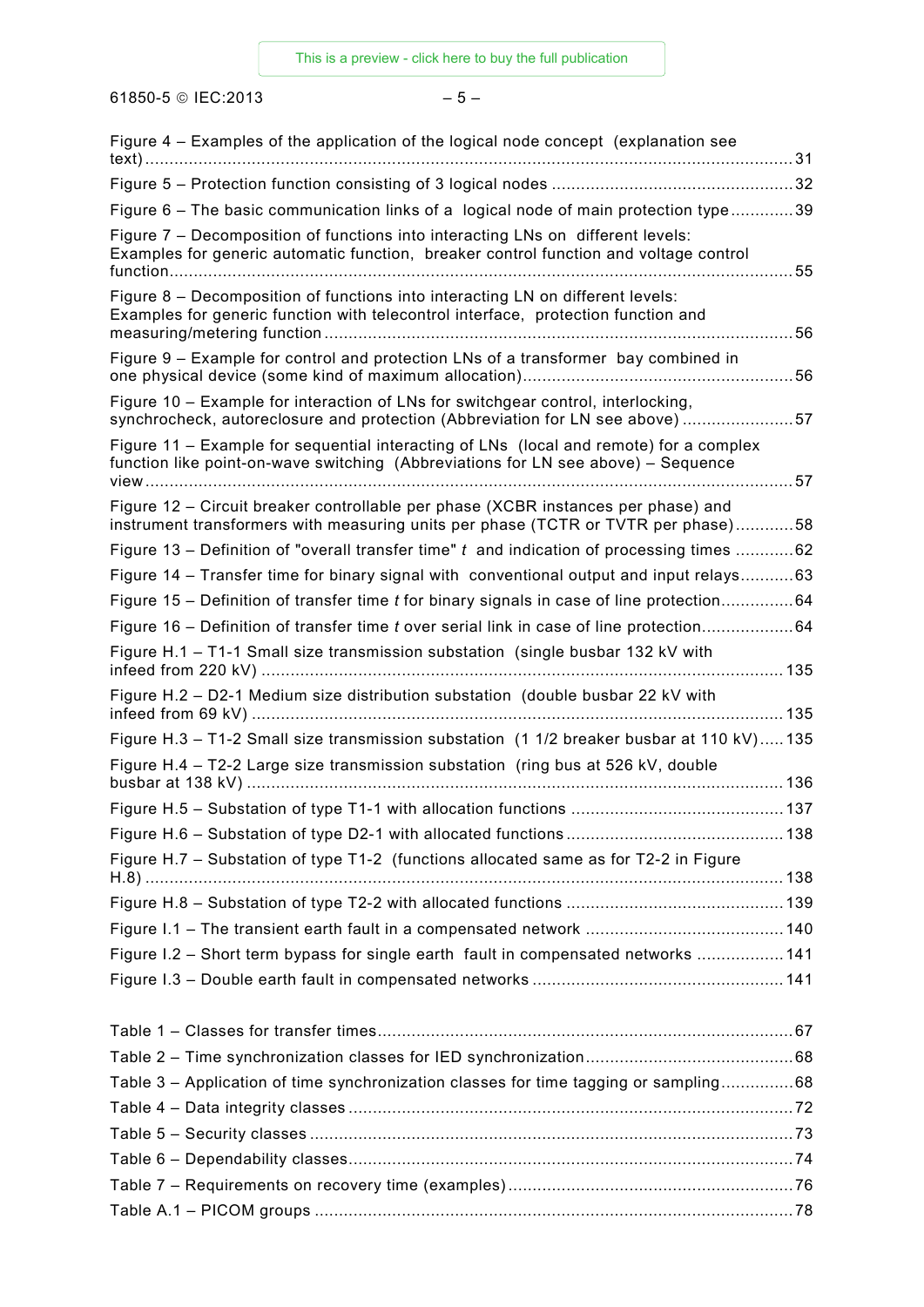– 6 – 61850-5 IEC:2013

| Table H.1 – Definition of the configuration of all substations evaluated136 |  |
|-----------------------------------------------------------------------------|--|
|                                                                             |  |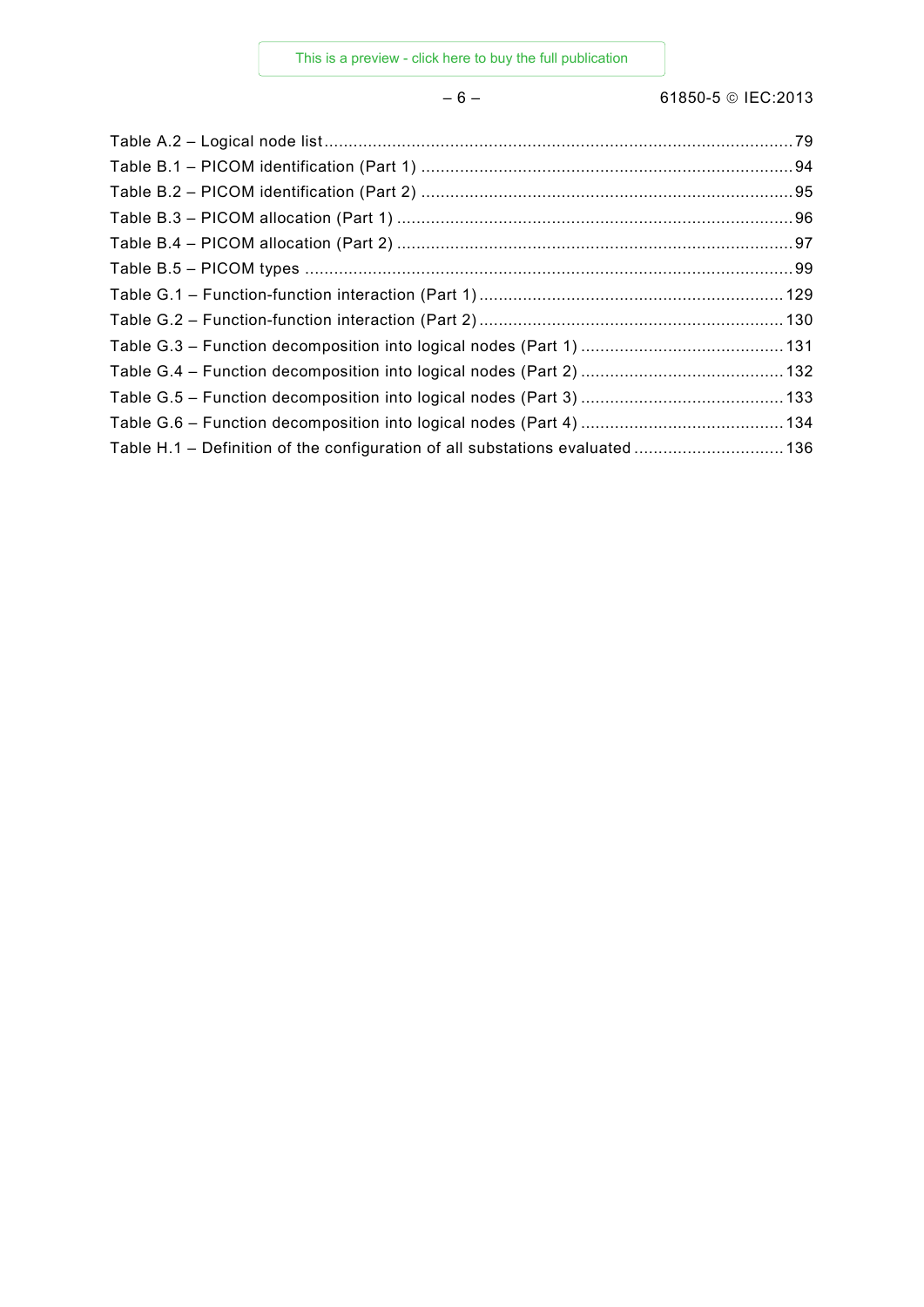61850-5 © IFC:2013 – 7 –

### INTERNATIONAL ELECTROTECHNICAL COMMISSION \_\_\_\_\_\_\_\_\_\_\_\_

### **COMMUNICATION NETWORKS AND SYSTEMS FOR POWER UTILITY AUTOMATION –**

### **Part 5: Communication requirements for functions and device models**

### FOREWORD

- 1) The International Electrotechnical Commission (IEC) is a worldwide organization for standardization comprising all national electrotechnical committees (IEC National Committees). The object of IEC is to promote international co-operation on all questions concerning standardization in the electrical and electronic fields. To this end and in addition to other activities, IEC publishes International Standards, Technical Specifications, Technical Reports, Publicly Available Specifications (PAS) and Guides (hereafter referred to as "IEC Publication(s)"). Their preparation is entrusted to technical committees; any IEC National Committee interested in the subject dealt with may participate in this preparatory work. International, governmental and nongovernmental organizations liaising with the IEC also participate in this preparation. IEC collaborates closely with the International Organization for Standardization (ISO) in accordance with conditions determined by agreement between the two organizations.
- 2) The formal decisions or agreements of IEC on technical matters express, as nearly as possible, an international consensus of opinion on the relevant subjects since each technical committee has representation from all interested IEC National Committees.
- 3) IEC Publications have the form of recommendations for international use and are accepted by IEC National Committees in that sense. While all reasonable efforts are made to ensure that the technical content of IEC Publications is accurate, IEC cannot be held responsible for the way in which they are used or for any misinterpretation by any end user.
- 4) In order to promote international uniformity, IEC National Committees undertake to apply IEC Publications transparently to the maximum extent possible in their national and regional publications. Any divergence between any IEC Publication and the corresponding national or regional publication shall be clearly indicated in the latter.
- 5) IEC itself does not provide any attestation of conformity. Independent certification bodies provide conformity assessment services and, in some areas, access to IEC marks of conformity. IEC is not responsible for any services carried out by independent certification bodies.
- 6) All users should ensure that they have the latest edition of this publication.
- 7) No liability shall attach to IEC or its directors, employees, servants or agents including individual experts and members of its technical committees and IEC National Committees for any personal injury, property damage or other damage of any nature whatsoever, whether direct or indirect, or for costs (including legal fees) and expenses arising out of the publication, use of, or reliance upon, this IEC Publication or any other IEC Publications.
- 8) Attention is drawn to the Normative references cited in this publication. Use of the referenced publications is indispensable for the correct application of this publication.
- 9) Attention is drawn to the possibility that some of the elements of this IEC Publication may be the subject of patent rights. IEC shall not be held responsible for identifying any or all such patent rights.

International Standard IEC 61850-5 has been prepared by IEC technical committee 57: Power systems management and associated information exchange.

This second edition cancels and replaces the first edition published in 2003. It constitutes a technical revision.

The major technical changes with regard to the previous edition are as follows:

- extension from substation automation systems to utility automation systems;
- including the interfaces for communication between substations (interfaces 2 and 11);
- requirements from communication beyond the boundary of the substation.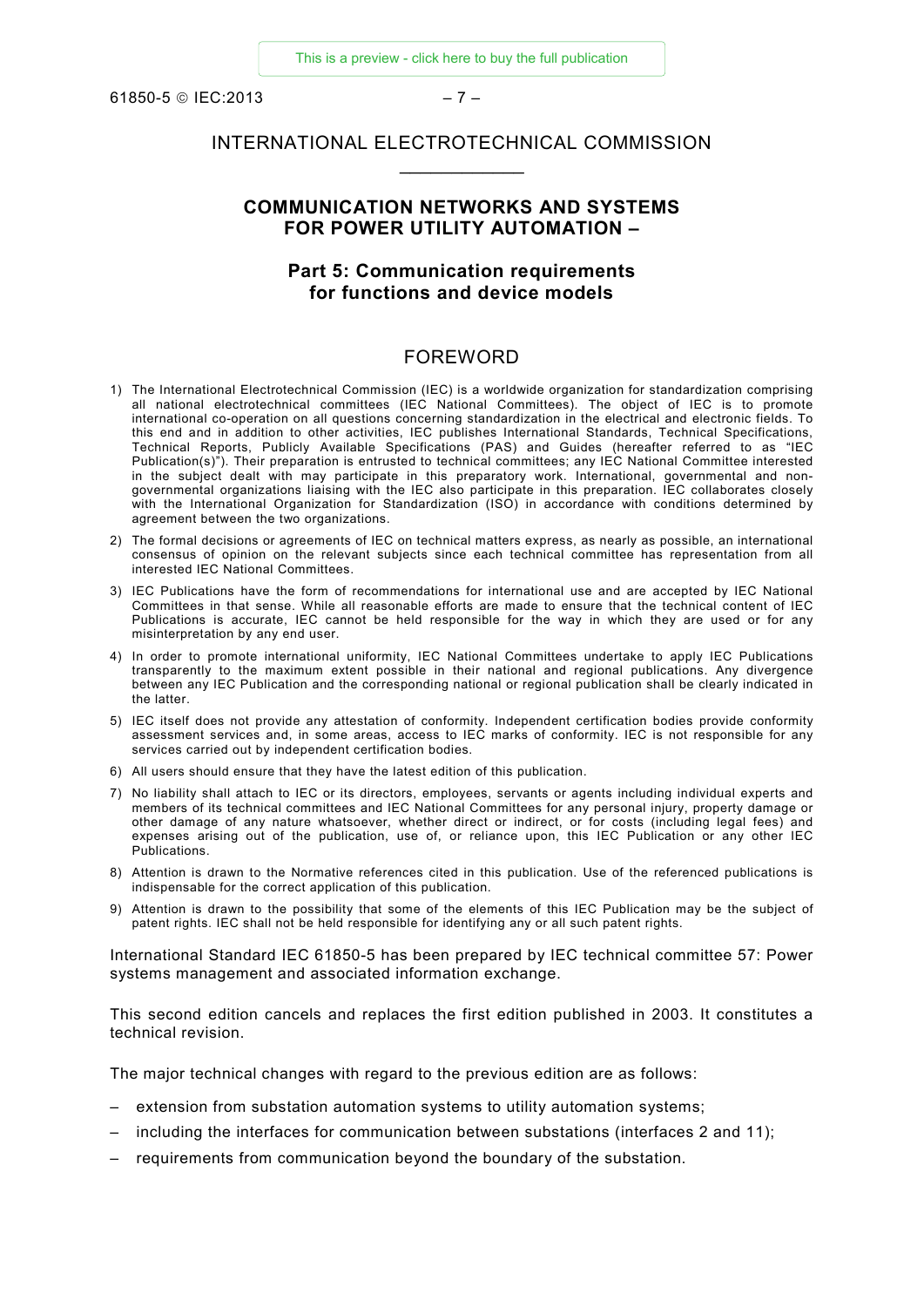$-8 - 61850 - 5 \circ \text{IEC:}2013$ 

The text of this standard is based on the following documents:

| <b>FDIS</b>  | Report on voting |
|--------------|------------------|
| 57/1286/FDIS | 57/1309/RVD      |

Full information on the voting for the approval of this standard can be found in the report on voting indicated in the above table.

This publication has been drafted in accordance with the ISO/IEC Directives, Part 2.

A list of all the parts in the IEC 61850 series, published under the general title *Communication networks and systems for power utility automation,* can be found on the IEC website.

Future standards in this series will carry the new general title as cited above. Titles of existing standards in this series will be updated at the time of the next edition.

The committee has decided that the contents of this publication will remain unchanged until the stability date indicated on the IEC web site under "http://webstore.iec.ch" in the data related to the specific publication. At this date, the publication will be

- reconfirmed,
- withdrawn.
- replaced by a revised edition, or
- amended.

**IMPORTANT – The 'colour inside' logo on the cover page of this publication indicates that it contains colours which are considered to be useful for the correct understanding of its contents. Users should therefore print this document using a colour printer.**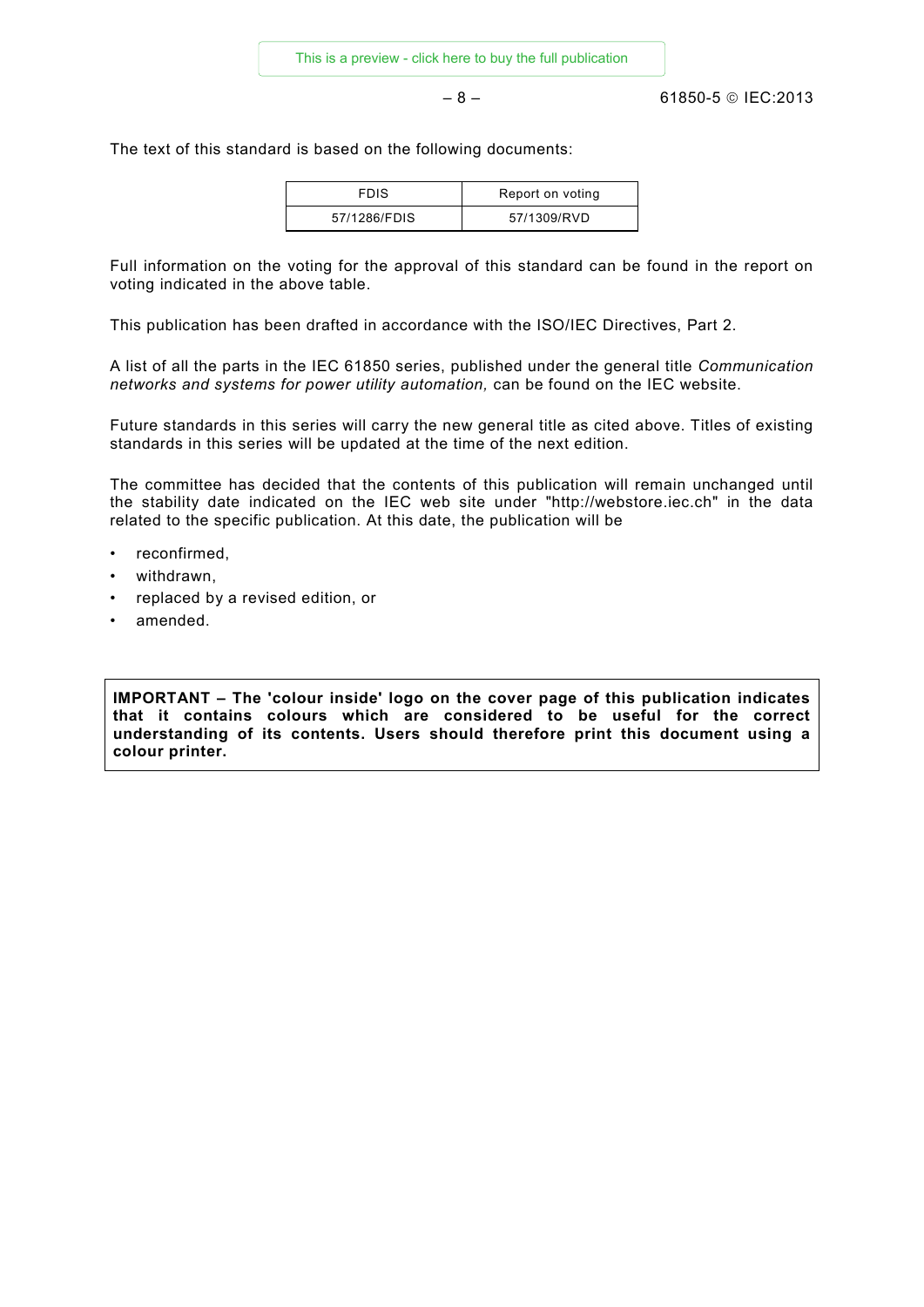61850-5 © IFC:2013 – 9 –

### INTRODUCTION

This part of IEC 61850 is part of set of standards, the IEC 61850 series. The IEC 61850 series is intended to provide interoperability between all devices in power utility automation systems. Therefore, it defines communication networks and systems for power utility automation, and more specially the communication architecture for subsystems like substation automation systems. The sum of all subsystems may result also in the description of the communication architecture for the overall power system management.

Communication between these devices in subsystems and between the subsystems within the overall power utility automation system fulfils a lot of requirements imposed by all the functions to be performed in power utility automation systems starting from the core requirements in substations. These requirements are stated both for the data to be organized in a data model and for the data exchange resulting in services. Performance of the data exchange means not only transfer times but also the quality of the data exchange avoiding losses of information in the communication.

Depending on the philosophy both of the vendor and the user and on the state-of-the-art in technology, the allocation of functions to devices and control levels is not commonly fixed. Therefore, the standard shall support any allocation of functions. This results in different requirements for the different communication interfaces within the substation or plant, at its border and beyond.

The standard series shall be long living but allow following the fast changes in communication technology by both its technical approach and its document structure. Figure 1 shows the relationship of Part 5 to subsequent parts of IEC 61850 series.

The standard series IEC 61850 has been organized so that at least minor changes to one part do not require a significant rewriting of another part. For example, the derived data models in subsequent parts (IEC 61850-7-x) and mappings to dedicated stacks (IEC 61850-8-x and IEC 61850-9-x) based on the communication requirements in Part 5 will not change the requirements defined in Part 5. In addition, the general parts, the requirement specification and the modelling parts are independent from any implementation. The implementation needed for the use of the standard is defined in some few dedicated parts referring to main stream communication means thus supporting the long living of the standard and its potential for later technical changes.

This Part 5 of the standard IEC 61850 defines the communication requirements for functions and device models for power utility automation systems.

The modelling of communication requires the definition of objects (e.g., data objects, data sets, report control, log control) and services accessing the objects (e.g., get, set, report, create, delete). This is defined in Part 7 with a clear interface to implementation. To use the benefits of communication technology, in this standard no new protocol stacks are defined but a standardized mapping on existing stacks is given in Part 8 and Part 9. A System configuration language (Part 6) for strong formal description of the system usable for software tools and a standardized conformance testing (Part 10) complement the standard. [Figure 1](#page-9-0)  shows the general structure of the documents of IEC 61850 as well as the position of the clauses defined in this document.

NOTE To keep the layered approach of the standard not mixing application and implementation requirements, terms like client, server, data objects, etc. are normally not used in Part 5 (requirements). In Parts 7 (modelling), 8 and 9 (specific communication service mapping) terms belonging to application requirements like PICOM are normally not used.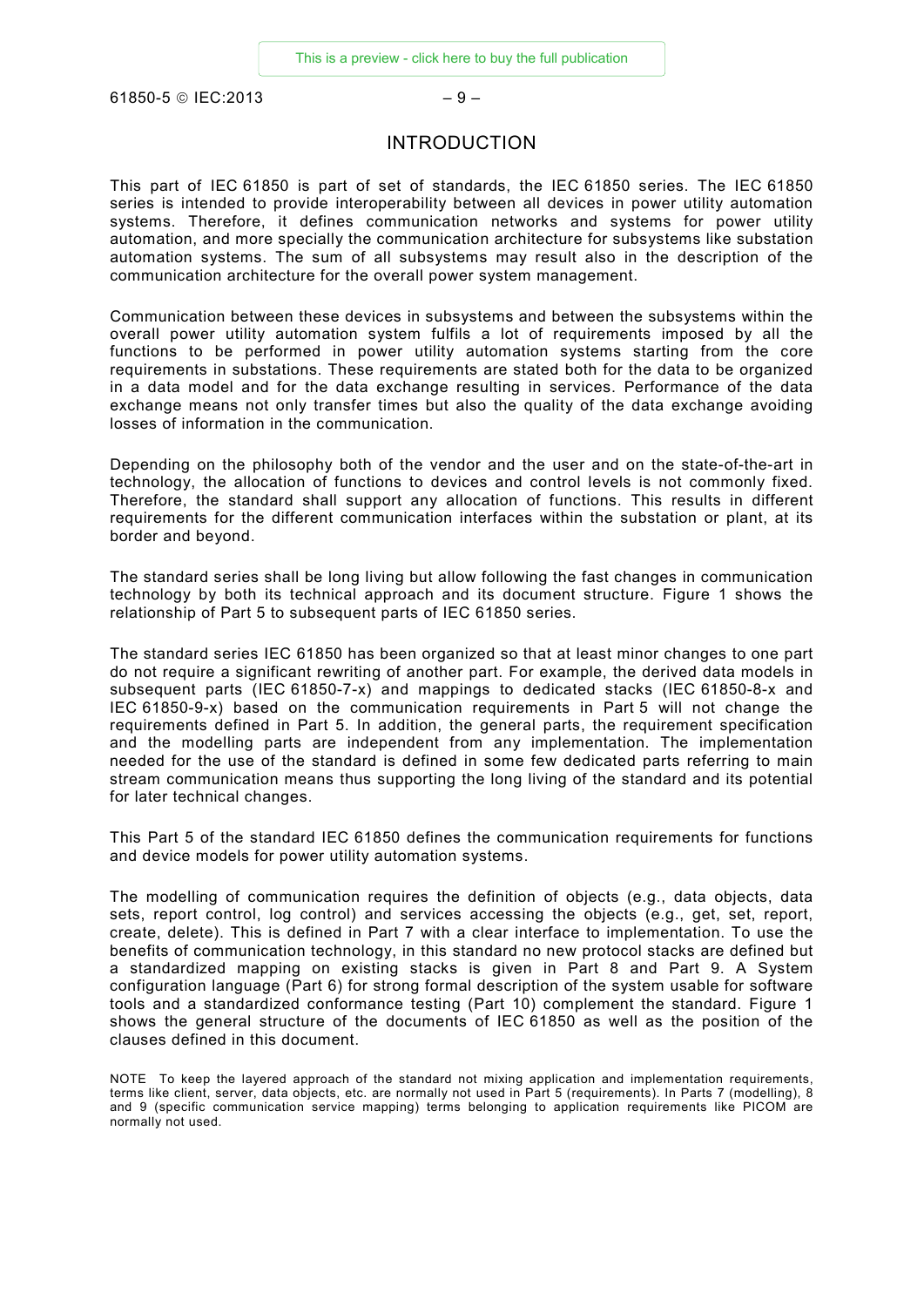– 10 – 61850-5 IEC:2013



<span id="page-9-0"></span>**Figure 1 – Relative position of this part of the standard**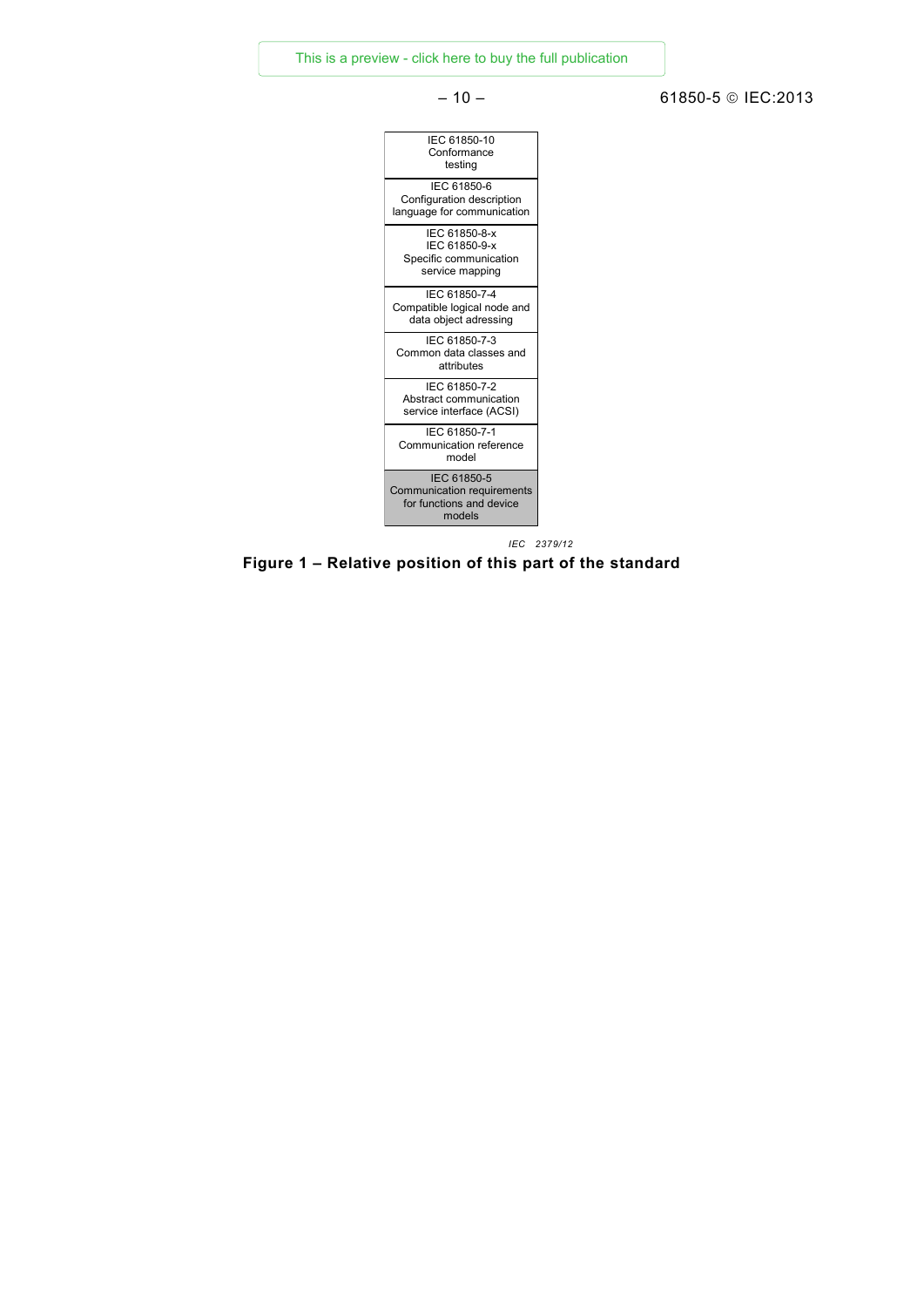$61850-5$  © IFC:2013 – 11 –

### **COMMUNICATION NETWORKS AND SYSTEMS FOR POWER UTILITY AUTOMATION –**

### **Part 5: Communication requirements for functions and device models**

### **1 Scope**

This part of IEC 61850 applies to power utility automation systems with the core part of substation automation systems (SAS). It standardizes the communication between intelligent electronic devices (IEDs) and defines the related system requirements to be supported.

The specifications of this part refer to the communication requirements of the functions in power automation systems. Most examples of functions and their communication requirements in this part are originated primarily from the substation automation domain and may be reused or extended for other domains within power utility automation if applicable. Note that sometimes instead of the term substation automation domain the term substation domain is used, especially if both the switchyard devices (primary system) and the automation system (secondary system) is regarded.

The description of the functions is not used to standardize the functions, but to identify communication requirements between Intelligent Electronic Devices within plants and substations in the power system, between such stations s (e.g. between substation for line protection) and between the plant or substation and higher-level remote operating places (e.g. network control centres) and maintenance places. Also interfaces to remote technical services (e.g. maintenance centres) are considered. The general scope is the communication requirements for power utility automation systems. The basic goal is interoperability for all interactions providing a seamless communication system for the overall power system management.

Standardizing functions and their implementation is completely outside the scope of this standard. Therefore, it cannot be assumed a single philosophy of allocating functions to devices. To support the resulting request for free allocation of functions, a proper breakdown of functions into parts relevant for communication is defined. The exchanged data and their required performance are defined.

The same or similar intelligent electronic devices from substations like protective and control devices are found in other installations like power plants also. Using this standard for such devices in these plants facilitates the system integration e.g. between the power plant control and the related substation automation system. For some of such other application domains like wind power plants, hydro power plants and distributed energy resources specific standard parts according to IEC 61850 series have been already defined and published.

### **2 Normative references**

The following documents, in whole or in part, are normatively referenced in this document and are indispensable for its application. For dated references, only the edition cited applies. For undated references, the latest edition of the referenced document (including any amendments) applies.

IEC 61000-4-15, *Electromagnetic compatibility (EMC) – Part 4-15: Testing and measurement techniques – Flickermeter – Functional and design specifications*

IEC/TS 61850-2, *Communication networks and systems in substations – Part 2: Glossary*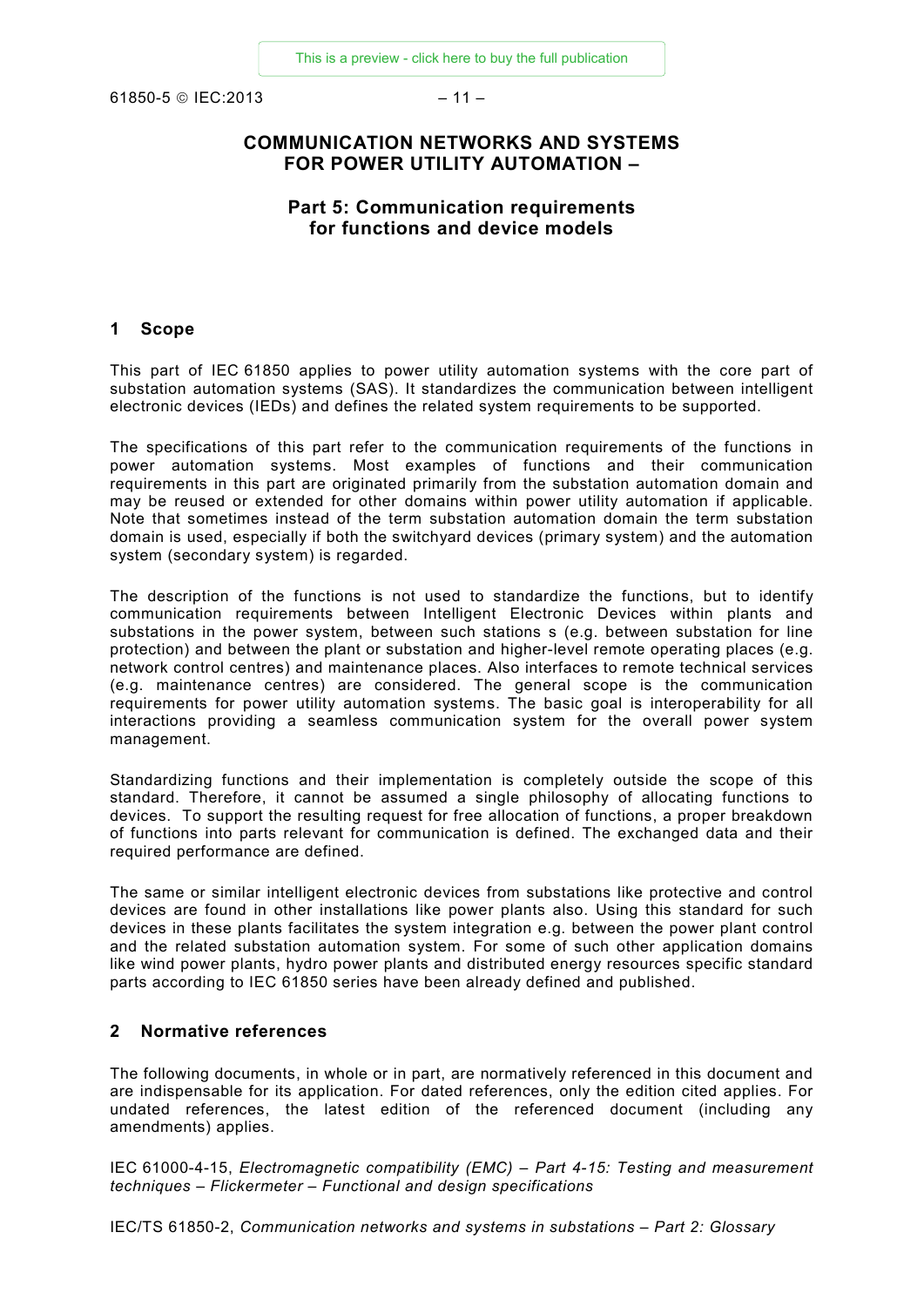– 12 – 61850-5 IEC:2013

IEC 61850-6, *Communication networks and systems for power utility automation – Part 6: Configuration description language for communication in electrical substations related to IEDs*

IEC 81346 (all parts), *Industrial systems, installations and equipment and industrial products – Structuring principles and reference designations* 

Cigre JWG 34./35.11 – *Protection using Telecommunication, Cigre Technical Brochure (TB) 192* (111 pages), 2007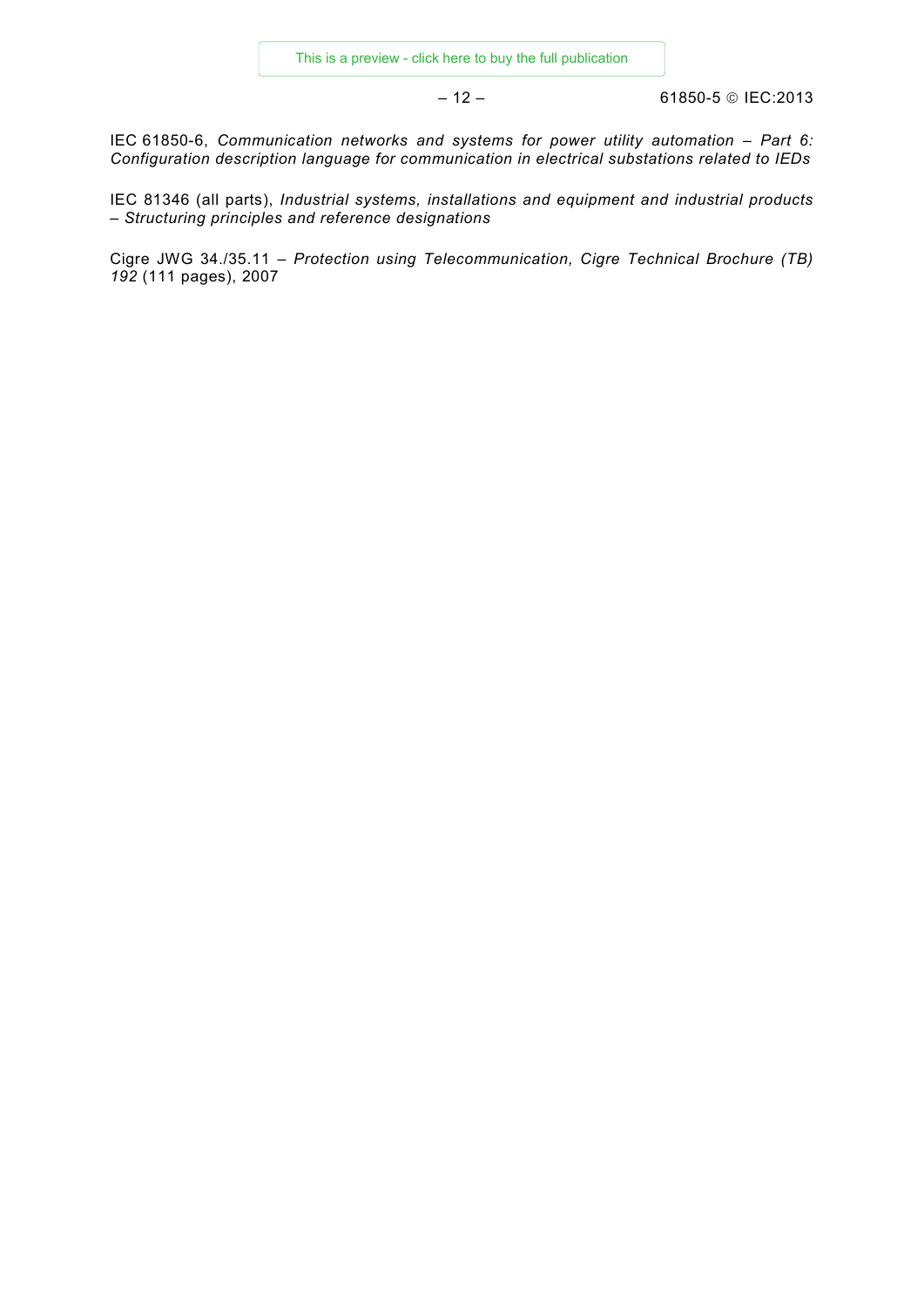$-144-$ 

61850-5 © CEI:2013

### SOMMAIRE

| $\mathbf 1$ |            |       |                                                                             |  |  |
|-------------|------------|-------|-----------------------------------------------------------------------------|--|--|
| 2           |            |       |                                                                             |  |  |
| 3           |            |       |                                                                             |  |  |
|             | 3.1        |       |                                                                             |  |  |
|             | 3.2        |       |                                                                             |  |  |
|             | 3.3        |       |                                                                             |  |  |
|             | 3.4        |       |                                                                             |  |  |
|             | 3.5        |       | Fonctions d'automatisation des systèmes électriques à différents niveaux158 |  |  |
|             | 3.6        |       |                                                                             |  |  |
| 4           |            |       |                                                                             |  |  |
| 5           |            |       | Fonctions du système d'automatisation des systèmes électriques 160          |  |  |
|             | 5.1        |       |                                                                             |  |  |
|             | 5.2        |       |                                                                             |  |  |
|             |            | 5.2.1 |                                                                             |  |  |
|             |            | 5.2.2 |                                                                             |  |  |
|             |            | 5.2.3 | Répartition physique des fonctions et des interfaces  163                   |  |  |
|             |            | 5.2.4 |                                                                             |  |  |
|             | 5.3        |       |                                                                             |  |  |
|             |            | 5.3.1 |                                                                             |  |  |
|             |            | 5.3.2 |                                                                             |  |  |
|             |            | 5.3.3 |                                                                             |  |  |
|             |            | 5.3.4 |                                                                             |  |  |
|             |            | 5.3.5 |                                                                             |  |  |
| 6           |            |       |                                                                             |  |  |
|             | 6.1        |       |                                                                             |  |  |
|             | 6.2        |       |                                                                             |  |  |
|             | 6.3        |       |                                                                             |  |  |
|             | 6.4        |       |                                                                             |  |  |
|             | 6.5        |       |                                                                             |  |  |
|             | 6.6        |       |                                                                             |  |  |
| 7           |            |       |                                                                             |  |  |
|             | 7.1        |       |                                                                             |  |  |
|             | 7.2        |       |                                                                             |  |  |
|             | 7.3        |       | Fonctions de configuration ou de maintenance du système  168                |  |  |
|             | 7.4<br>7.5 |       |                                                                             |  |  |
|             | 7.6        |       |                                                                             |  |  |
| 8           |            |       |                                                                             |  |  |
|             |            |       |                                                                             |  |  |
|             | 8.1<br>8.2 |       |                                                                             |  |  |
|             | 8.3        |       |                                                                             |  |  |
|             |            | 8.3.1 |                                                                             |  |  |
|             |            | 8.3.2 |                                                                             |  |  |
|             |            |       |                                                                             |  |  |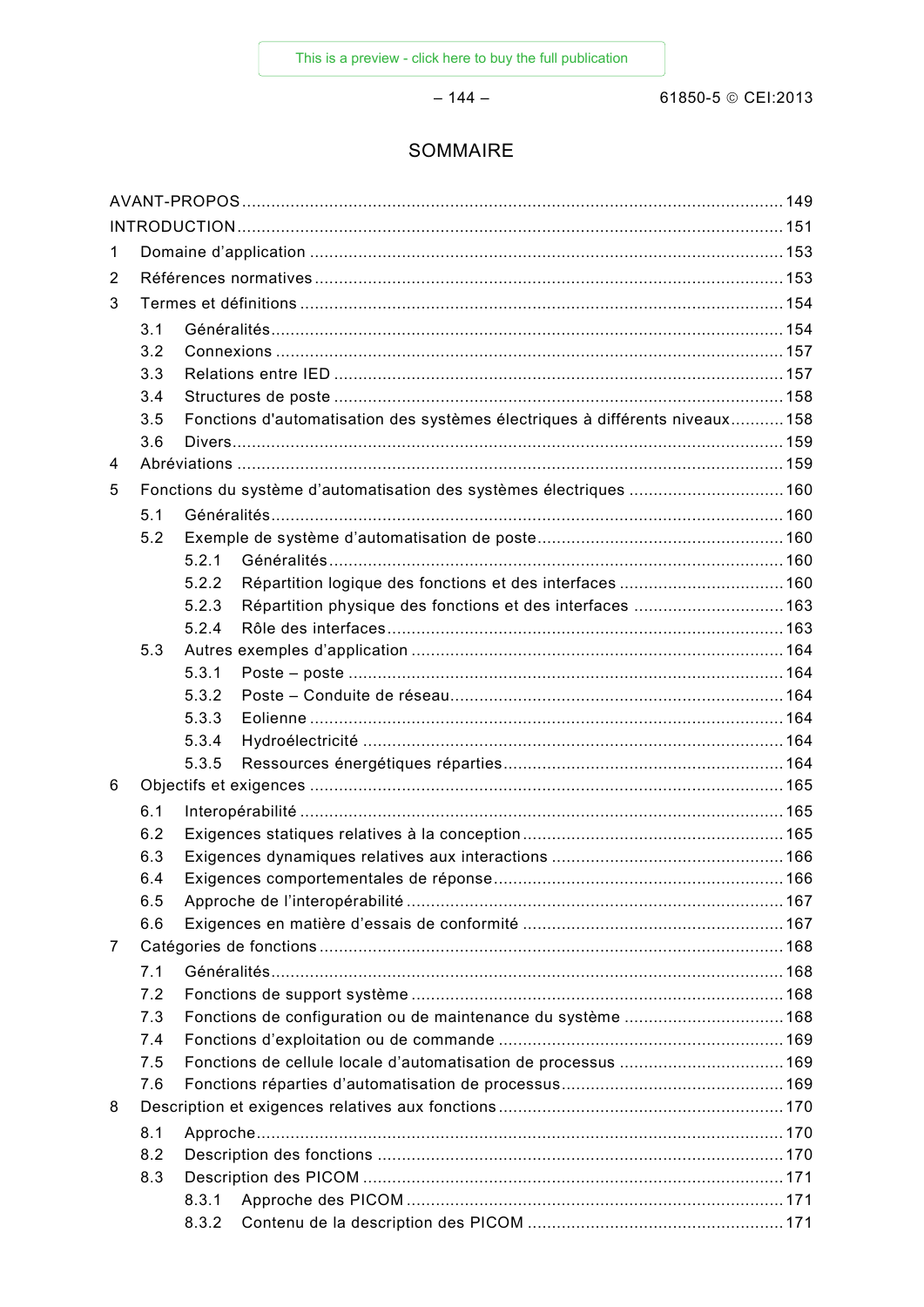61850-5 © CEI:2013 - 145 -

|   |     | 8.3.3  |                                                                  |  |
|---|-----|--------|------------------------------------------------------------------|--|
|   |     | 8.3.4  |                                                                  |  |
|   |     | 8.3.5  | Attributs PICOM à couvrir lors de la configuration uniquement172 |  |
|   |     | 8.3.6  | Attributs PICOM à utiliser lors des calculs de flux de données   |  |
|   |     |        |                                                                  |  |
|   | 8.4 |        |                                                                  |  |
|   |     | 8.4.1  |                                                                  |  |
|   |     | 8.4.2  |                                                                  |  |
|   |     | 8.4.3  | Exemples de décomposition de fonctions courantes en nœuds        |  |
|   | 8.5 |        |                                                                  |  |
|   |     | 8.5.1  |                                                                  |  |
|   |     | 8.5.2  |                                                                  |  |
|   |     | 8.5.3  |                                                                  |  |
|   |     | 8.5.4  | Nœuds logiques pour les fonctions liées à la protection 186      |  |
|   |     | 8.5.5  |                                                                  |  |
|   |     | 8.5.6  |                                                                  |  |
|   |     | 8.5.7  |                                                                  |  |
|   |     | 8.5.8  |                                                                  |  |
|   |     | 8.5.9  |                                                                  |  |
|   |     | 8.5.10 |                                                                  |  |
|   |     |        |                                                                  |  |
|   | 8.6 |        |                                                                  |  |
|   |     | 8.6.1  |                                                                  |  |
|   |     | 8.6.2  |                                                                  |  |
|   |     | 8.6.3  |                                                                  |  |
|   |     | 8.6.4  |                                                                  |  |
|   |     | 8.6.5  |                                                                  |  |
|   |     | 8.6.6  |                                                                  |  |
|   |     | 8.6.7  |                                                                  |  |
|   |     | 8.6.8  |                                                                  |  |
|   |     | 8.6.9  |                                                                  |  |
|   |     |        |                                                                  |  |
|   |     |        |                                                                  |  |
|   | 8.7 |        |                                                                  |  |
| 9 |     |        |                                                                  |  |
|   |     |        |                                                                  |  |
|   | 9.1 |        |                                                                  |  |
|   | 9.2 |        |                                                                  |  |
|   |     | 9.2.1  |                                                                  |  |
|   |     | 9.2.2  |                                                                  |  |
|   |     | 9.2.3  |                                                                  |  |
|   |     | 9.2.4  |                                                                  |  |
|   |     | 9.2.5  |                                                                  |  |
|   | 9.3 |        |                                                                  |  |
|   | 9.4 |        |                                                                  |  |
|   | 9.5 |        |                                                                  |  |
|   |     | 9.5.1  |                                                                  |  |
|   |     | 9.5.2  |                                                                  |  |
|   |     | 9.5.3  |                                                                  |  |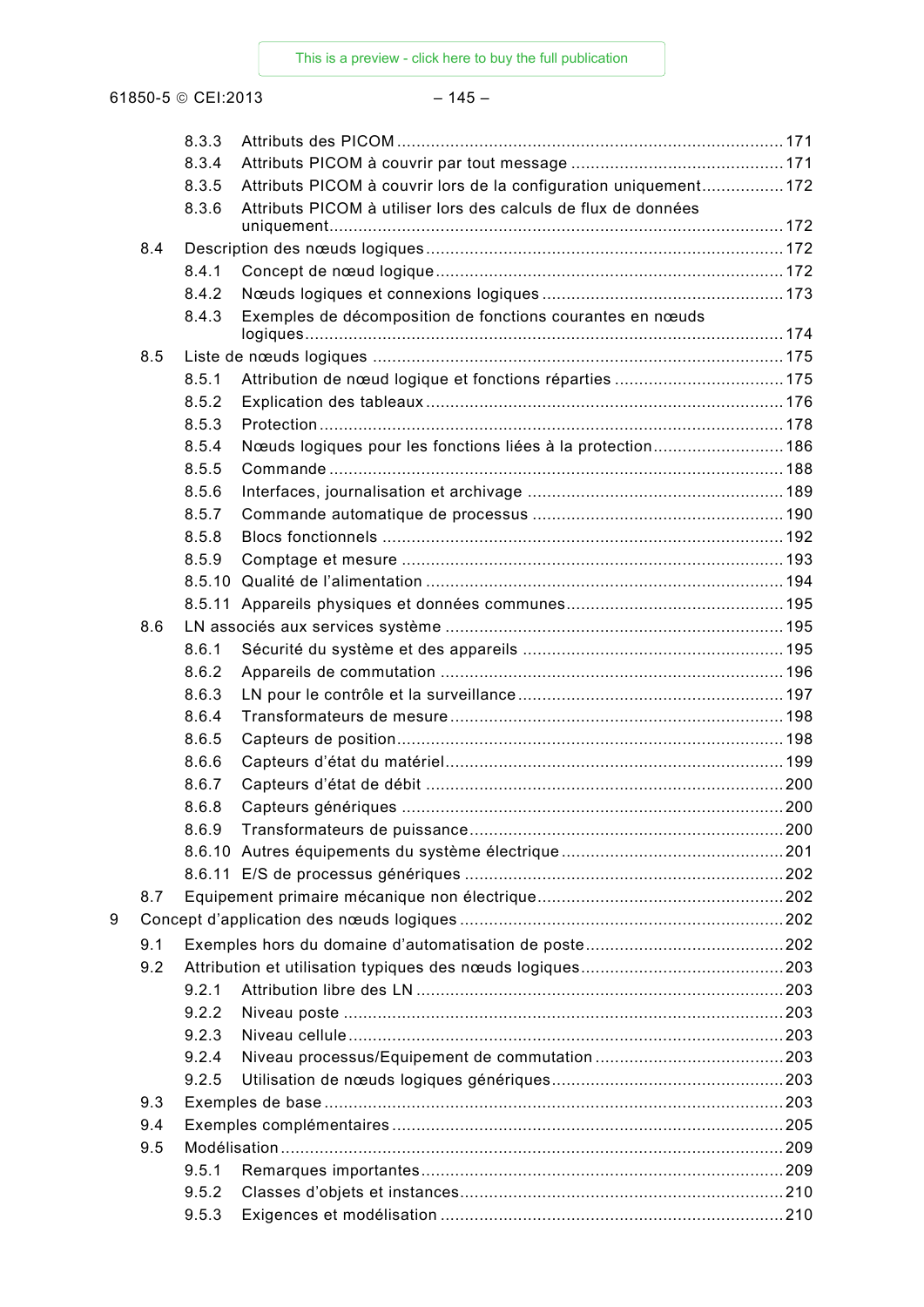|    | 9.5.5 |                                                                                   |  |
|----|-------|-----------------------------------------------------------------------------------|--|
|    |       |                                                                                   |  |
|    |       |                                                                                   |  |
|    |       | 10.2 Exigences pour le comportement du nœud logique dans le système210            |  |
| 11 |       |                                                                                   |  |
|    |       |                                                                                   |  |
|    |       |                                                                                   |  |
|    |       |                                                                                   |  |
|    |       | 11.1.3 Définition des classes de temps de transfert et de synchronisation219      |  |
|    |       |                                                                                   |  |
|    |       | 11.2.2 Type 2 - Messages à vitesse moyenne ("Automatics" (automatique))223        |  |
|    |       | 11.2.3 Type 3 - Messages à basse vitesse ("Operator" (opérateur)) 223             |  |
|    |       | 11.2.4 Type 4 - Messages de données brutes ("Samples" (échantillons)) 224         |  |
|    |       |                                                                                   |  |
|    |       | 11.2.6 Type 6 - Messages de commande et transfert de fichier avec                 |  |
|    |       | 11.3 Exigences relatives à la qualité des données et de la communication225       |  |
|    |       |                                                                                   |  |
|    |       |                                                                                   |  |
|    |       |                                                                                   |  |
|    |       |                                                                                   |  |
|    |       |                                                                                   |  |
|    |       |                                                                                   |  |
|    |       | 11.4.2 Exigences relatives à la communication niveau poste et cellule 229         |  |
|    |       | 11.4.3 Exigences relatives à la communication au niveau processus230              |  |
|    |       |                                                                                   |  |
|    |       |                                                                                   |  |
|    |       |                                                                                   |  |
|    |       |                                                                                   |  |
|    |       |                                                                                   |  |
|    |       | 12.2 Identification et adressage des nœuds logiques et physiques231               |  |
|    |       |                                                                                   |  |
|    |       |                                                                                   |  |
|    |       | Annexe B (informative) Identification des PICOM et classification des messages248 |  |
|    |       |                                                                                   |  |
|    |       |                                                                                   |  |
|    |       |                                                                                   |  |
|    |       | Annexe E (informative) Interaction des fonctions et des nœuds logiques 260        |  |
|    |       |                                                                                   |  |
|    |       |                                                                                   |  |
|    |       |                                                                                   |  |
|    |       | Annexe I (informative) Exemples de fonctions de protection dans des réseaux       |  |
|    |       |                                                                                   |  |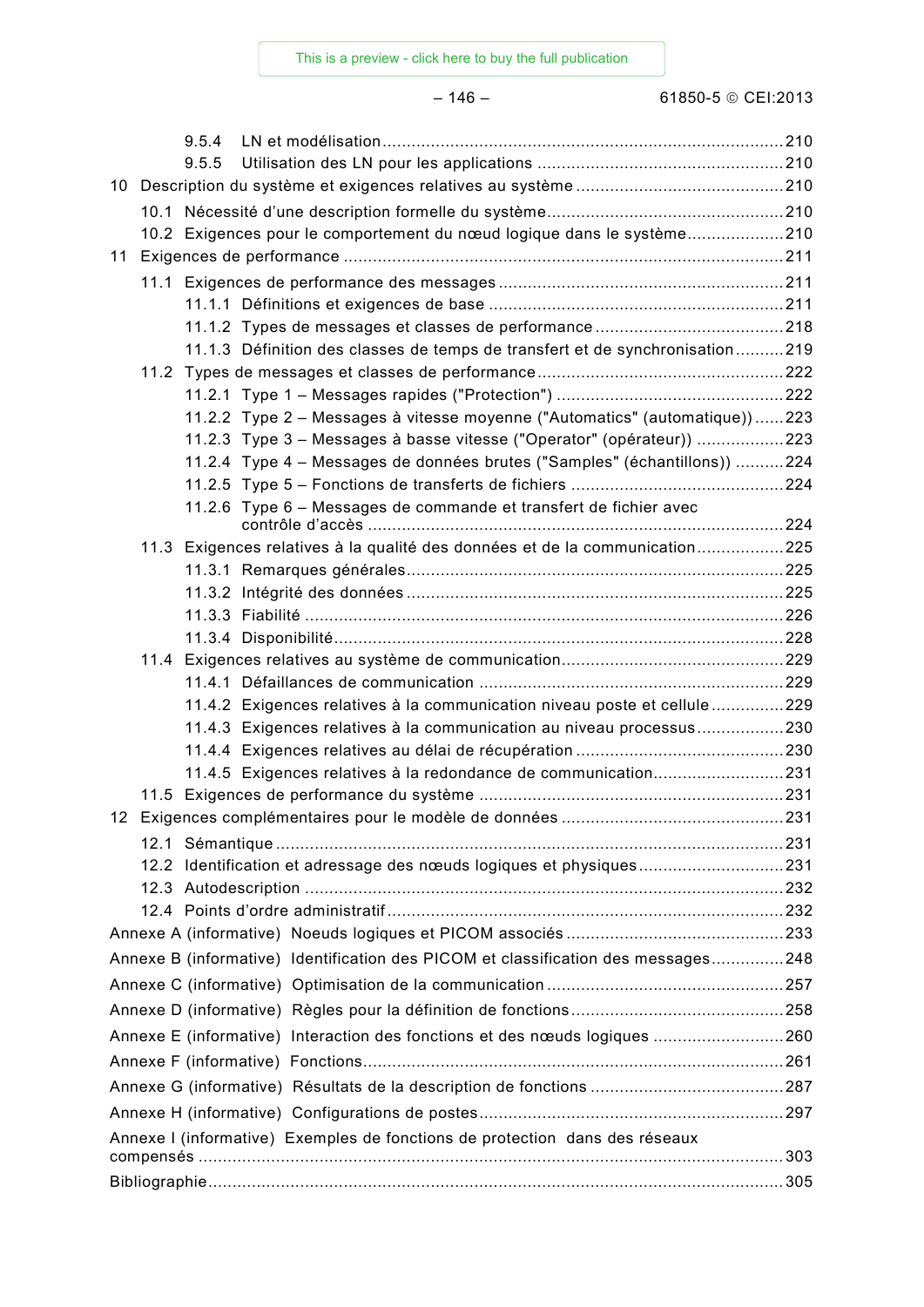61850-5 CEI:2013 – 147 –

| Figure 2 - Niveaux et interfaces logiques dans un système d'automatisation de poste 162                                                                                     |      |
|-----------------------------------------------------------------------------------------------------------------------------------------------------------------------------|------|
| Figure 3 - Concept de nœud logique et de lien (explications dans le texte)  174                                                                                             |      |
| Figure 4 – Exemples d'application du concept de nœud logique (explications dans le                                                                                          |      |
|                                                                                                                                                                             |      |
| Figure 6 – Liaisons de communication de base d'un nœud logique de type protection                                                                                           |      |
| Figure 7 – Décomposition des fonctions en LN interactifs aux différents niveaux:<br>exemples de fonction générique automatique, de fonction de commande de                  |      |
| Figure 8 – Décomposition des fonctions en LN interactifs aux différents niveaux:<br>exemples pour les fonctions génériques avec l'interface de télécommande, la fonction    |      |
| Figure 9 – Exemple de LN de commande et de protection d'une cellule de<br>transformateur combinés dans un même appareil physique (type de répartition                       | .206 |
| Figure 10 - Exemple d'interaction des LN pour la commande des équipements de<br>commutation, le verrouillage, la synchrovérification, l'autoréenclenchement et la           |      |
| Figure 11 – Exemple d'interaction séquentielle de LN (locaux et distants) pour une<br>fonction complexe telle que la commutation en un point de l'onde (voir plus haut pour |      |
| Figure 12 – Disjoncteurs commandés par phase (instances XCBR par phase) et<br>transformateurs de mesure avec leurs unités de mesure par phase (TCTR ou TVTR                 |      |
| Figure 13 - Définition du "temps de transfert global" $t$ et indication des temps de                                                                                        |      |
| Figure 14 - Temps de transfert pour un signal binaire avec relais conventionnels                                                                                            |      |
| Figure 15 – Définition du temps de transfert $t$ pour des signaux binaires en cas de                                                                                        |      |
| Figure 16 - Définition du temps de transfert $t$ sur une liaison série en cas de                                                                                            |      |
| Figure H.1 - T1-1 Petit poste de transmission (jeu de barres simple 132 kV avec                                                                                             |      |
| Figure H.2 - D2-1 Poste moyen de distribution (double jeu de barres 22 kV avec                                                                                              |      |
| Figure H.3 - T1-2 Petit poste de transmission (un jeu de barres 1 $\frac{1}{2}$ disjoncteur à                                                                               |      |
| Figure H.4 - T2-2 Grand poste de transmission (bus en boucle à 526 kV, double jeu                                                                                           |      |
|                                                                                                                                                                             |      |
|                                                                                                                                                                             |      |
| Figure H.7 – Poste de type T1-2 (fonctions attribuées identiques à T2-2 en Figure H.8) 301                                                                                  |      |
|                                                                                                                                                                             |      |
|                                                                                                                                                                             |      |
| Figure I.2 – Court-circuit de courte durée, pour un défaut de terre unique dans des                                                                                         |      |
|                                                                                                                                                                             |      |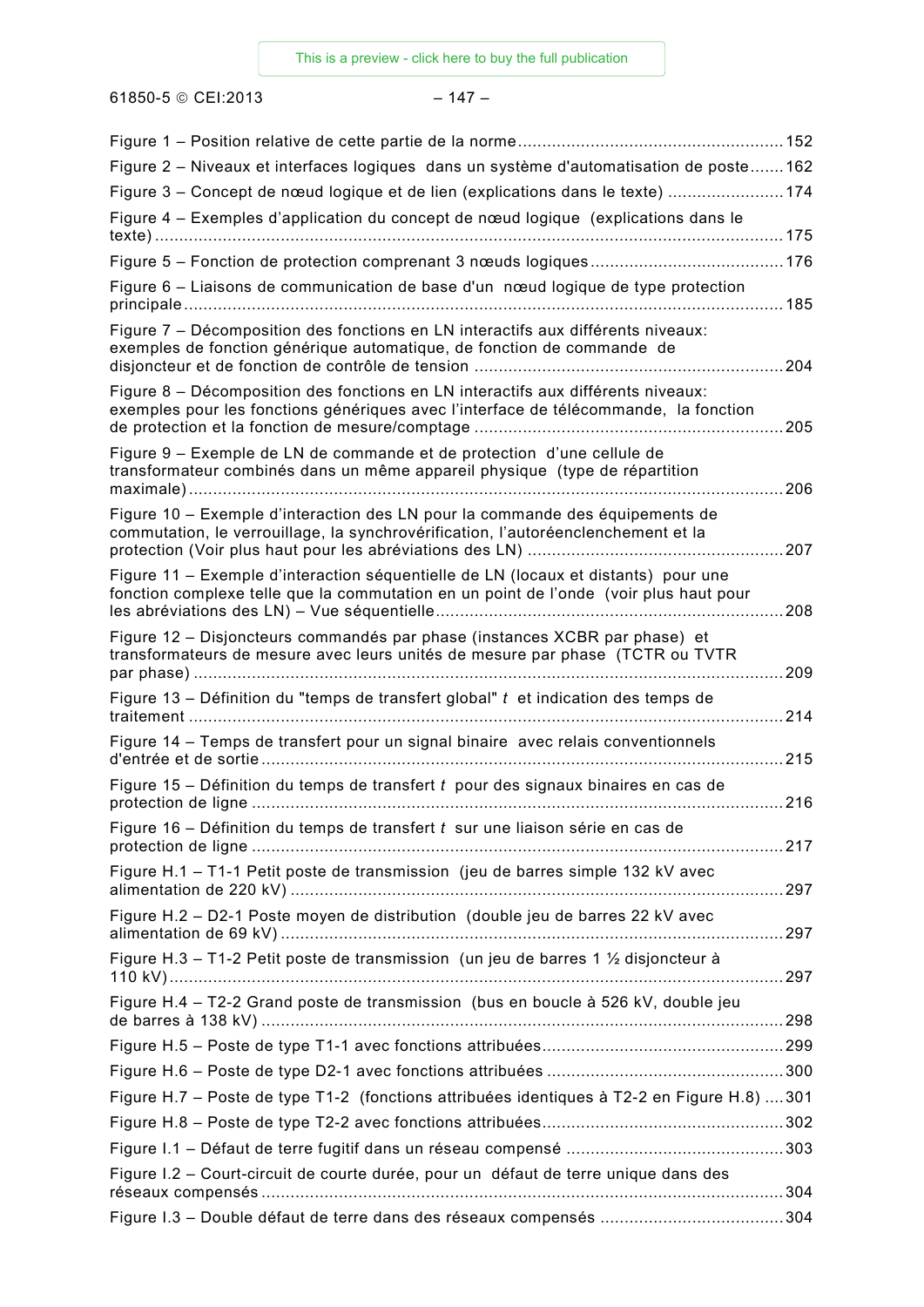| Tableau 2 - Classes de synchronisation temporelle pour synchronisation d'IED 221  |  |
|-----------------------------------------------------------------------------------|--|
| Tableau 3 - Application des classes de synchronisation temporelle pour horodatage |  |
|                                                                                   |  |
|                                                                                   |  |
|                                                                                   |  |
| Tableau 7 - Exigences relatives au délai de récupération (exemples)230            |  |
|                                                                                   |  |
|                                                                                   |  |
|                                                                                   |  |
|                                                                                   |  |
|                                                                                   |  |
|                                                                                   |  |
|                                                                                   |  |
|                                                                                   |  |
|                                                                                   |  |
| Tableau G.3 - Décomposition des fonctions en nœuds logiques (Partie 1) 290        |  |
| Tableau G.4 - Décomposition des fonctions en nœuds logiques (Partie 2) 292        |  |
| Tableau G.5 - Décomposition des fonctions en nœuds logiques (Partie 3) 293        |  |
| Tableau G.6 - Décomposition des fonctions en nœuds logiques (Partie 4) 295        |  |
| Tableau H.1 - Définition de la configuration de tous les postes évalués298        |  |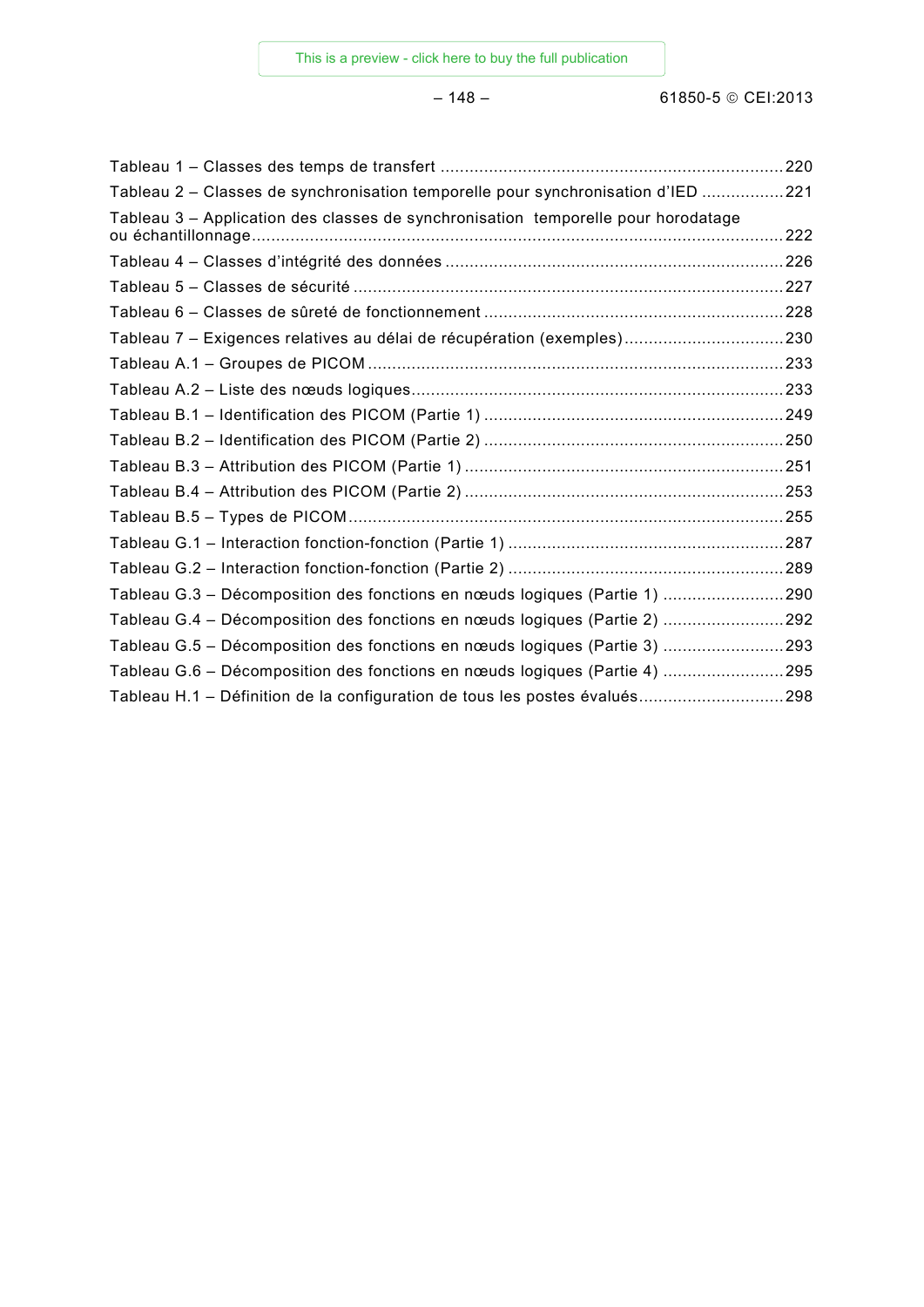$61850 - 5 \circ \text{CE}$ 1:2013 – 149 –

### COMMISSION ÉLECTROTECHNIQUE INTERNATIONALE \_\_\_\_\_\_\_\_\_\_\_\_

### **RÉSEAUX ET SYSTÈMES DE COMMUNICATION POUR L'AUTOMATISATION DES SYSTÈMES ÉLECTRIQUES –**

### **Partie 5: Exigences de communication pour les modèles de fonctions et d'appareils**

### AVANT-PROPOS

- 1) La Commission Electrotechnique Internationale (CEI) est une organisation mondiale de normalisation composée de l'ensemble des comités électrotechniques nationaux (Comités nationaux de la CEI). La CEI a pour objet de favoriser la coopération internationale pour toutes les questions de normalisation dans les domaines de l'électricité et de l'électronique. A cet effet, la CEI – entre autres activités – publie des Normes internationales, des Spécifications techniques, des Rapports techniques, des Spécifications accessibles au public (PAS) et des Guides (ci-après dénommés "Publication(s) de la CEI"). Leur élaboration est confiée à des comités d'études, aux travaux desquels tout Comité national intéressé par le sujet traité peut participer. Les organisations internationales, gouvernementales et non gouvernementales, en liaison avec la CEI, participent également aux travaux. La CEI collabore étroitement avec l'Organisation Internationale de Normalisation (ISO), selon des conditions fixées par accord entre les deux organisations.
- 2) Les décisions ou accords officiels de la CEI concernant les questions techniques représentent, dans la mesure du possible, un accord international sur les sujets étudiés, étant donné que les Comités nationaux de la CEI intéressés sont représentés dans chaque comité d'études.
- 3) Les Publications de la CEI se présentent sous la forme de recommandations internationales et sont agréées comme telles par les Comités nationaux de la CEI. Tous les efforts raisonnables sont entrepris afin que la CEI s'assure de l'exactitude du contenu technique de ses publications; la CEI ne peut pas être tenue responsable de l'éventuelle mauvaise utilisation ou interprétation qui en est faite par un quelconque utilisateur final.
- 4) Dans le but d'encourager l'uniformité internationale, les Comités nationaux de la CEI s'engagent, dans toute la mesure possible, à appliquer de façon transparente les Publications de la CEI dans leurs publications nationales et régionales. Toutes divergences entre toutes Publications de la CEI et toutes publications nationales ou régionales correspondantes doivent être indiquées en termes clairs dans ces dernières.
- 5) La CEI elle-même ne fournit aucune attestation de conformité. Des organismes de certification indépendants fournissent des services d'évaluation de conformité et, dans certains secteurs, accèdent aux marques de conformité de la CEI. La CEI n'est responsable d'aucun des services effectués par les organismes de certification indépendants.
- 6) Tous les utilisateurs doivent s'assurer qu'ils sont en possession de la dernière édition de cette publication.
- 7) Aucune responsabilité ne doit être imputée à la CEI, à ses administrateurs, employés, auxiliaires ou mandataires, y compris ses experts particuliers et les membres de ses comités d'études et des Comités nationaux de la CEI, pour tout préjudice causé en cas de dommages corporels et matériels, ou de tout autre dommage de quelque nature que ce soit, directe ou indirecte, ou pour supporter les coûts (y compris les frais de justice) et les dépenses découlant de la publication ou de l'utilisation de cette Publication de la CEI ou de toute autre Publication de la CEI, ou au crédit qui lui est accordé.
- 8) L'attention est attirée sur les références normatives citées dans cette publication. L'utilisation de publications référencées est obligatoire pour une application correcte de la présente publication.
- 9) L'attention est attirée sur le fait que certains des éléments de la présente Publication de la CEI peuvent faire l'objet de droits de brevet. La CEI ne saurait être tenue pour responsable de ne pas avoir identifié de tels droits de brevets et de ne pas avoir signalé leur existence.

La Norme internationale CEI 61850-5 a été établie par le comité d'études 57 de la CEI: Gestion des systèmes de puissance et échanges d'informations associés.

Cette deuxième édition annule et remplace la première édition parue en 2003. Elle constitue une révision technique.

Les principales modifications techniques apportées par rapport à l'édition précédente sont les suivantes:

- extension de l'automatisation de poste aux systèmes d'automatisation des systèmes électriques;
- inclusion des interfaces de communication entre postes (interfaces 2 et 11);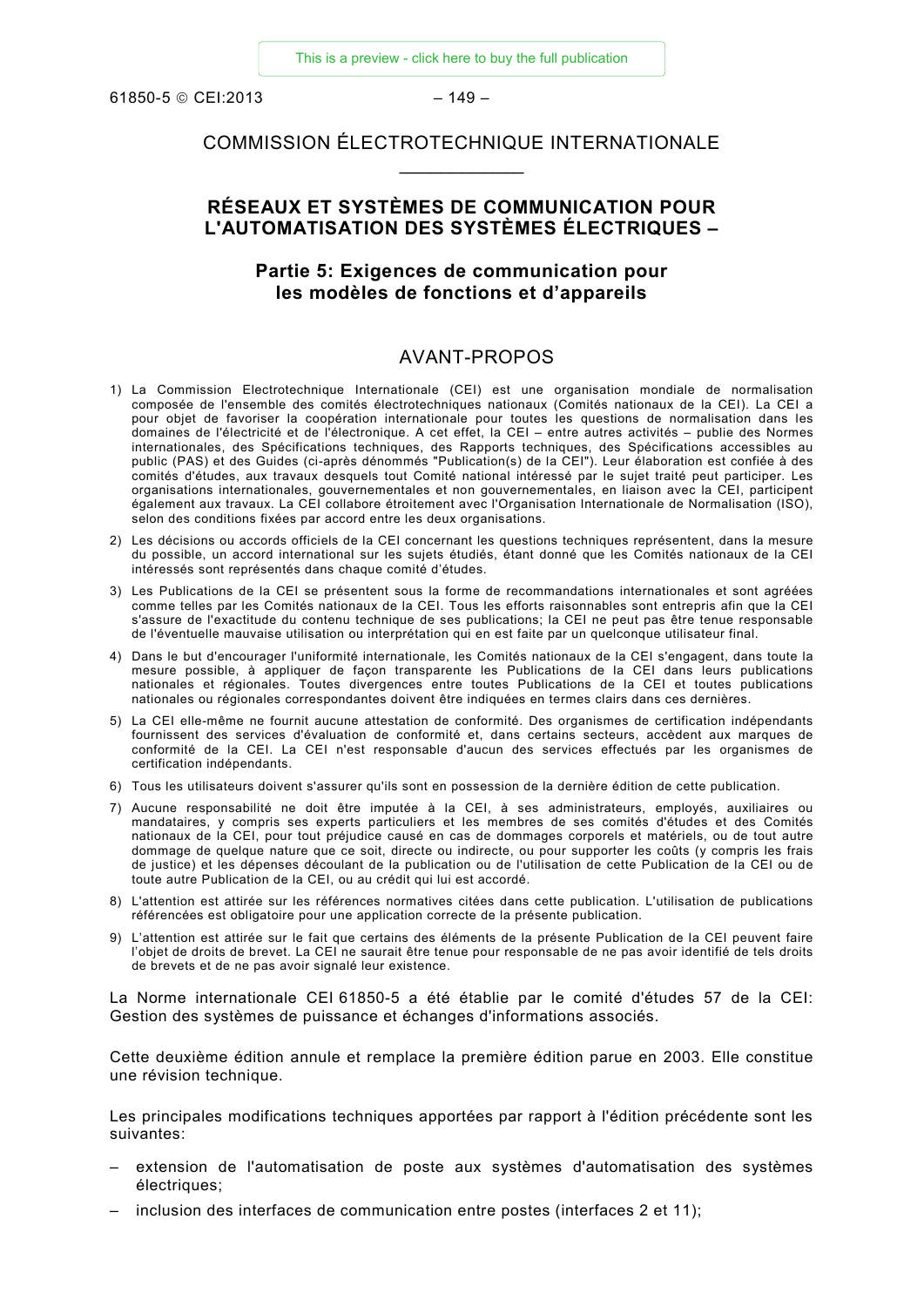$-150 - 61850 - 5 \odot \text{CE}$ 

– exigences en matière de communication au-delà de la limite du poste.

Le texte de cette norme est issu des documents suivants:

| FDIS         | Rapport de vote |
|--------------|-----------------|
| 57/1286/FDIS | 57/1309/RVD     |

Le rapport de vote indiqué dans le tableau ci-dessus donne toute information sur le vote ayant abouti à l'approbation de cette norme.

Cette publication a été rédigée selon les Directives ISO/CEI, Partie 2.

Une liste de toutes les parties de la série des CEI 61850, publiées sous le titre général *Réseaux et systèmes de communication pour l'automatisation des systèmes électriques*, est disponible sur le site internet de la CEI.

Les futures normes de cette série porteront dorénavant le nouveau titre général cité cidessus. Le titre des normes existant déjà dans cette série sera mis à jour lors de la prochaine édition.

Le comité a décidé que le contenu de cette publication ne sera pas modifié avant la date de stabilité indiquée sur le site web de la CEI sous "http://webstore.iec.ch" dans les données relatives à la publication recherchée. A cette date, la publication sera

- reconduite,
- supprimée,
- remplacée par une édition révisée, ou
- amendée.

**IMPORTANT – Le logo "colour-inside" qui se trouve sur la page de couverture de cette publication indique qu'elle contient des couleurs qui sont considérées comme utiles à une bonne compréhension de son contenu. Les utilisateurs devraient, par conséquent, imprimer cette publication en utilisant une imprimante couleur.**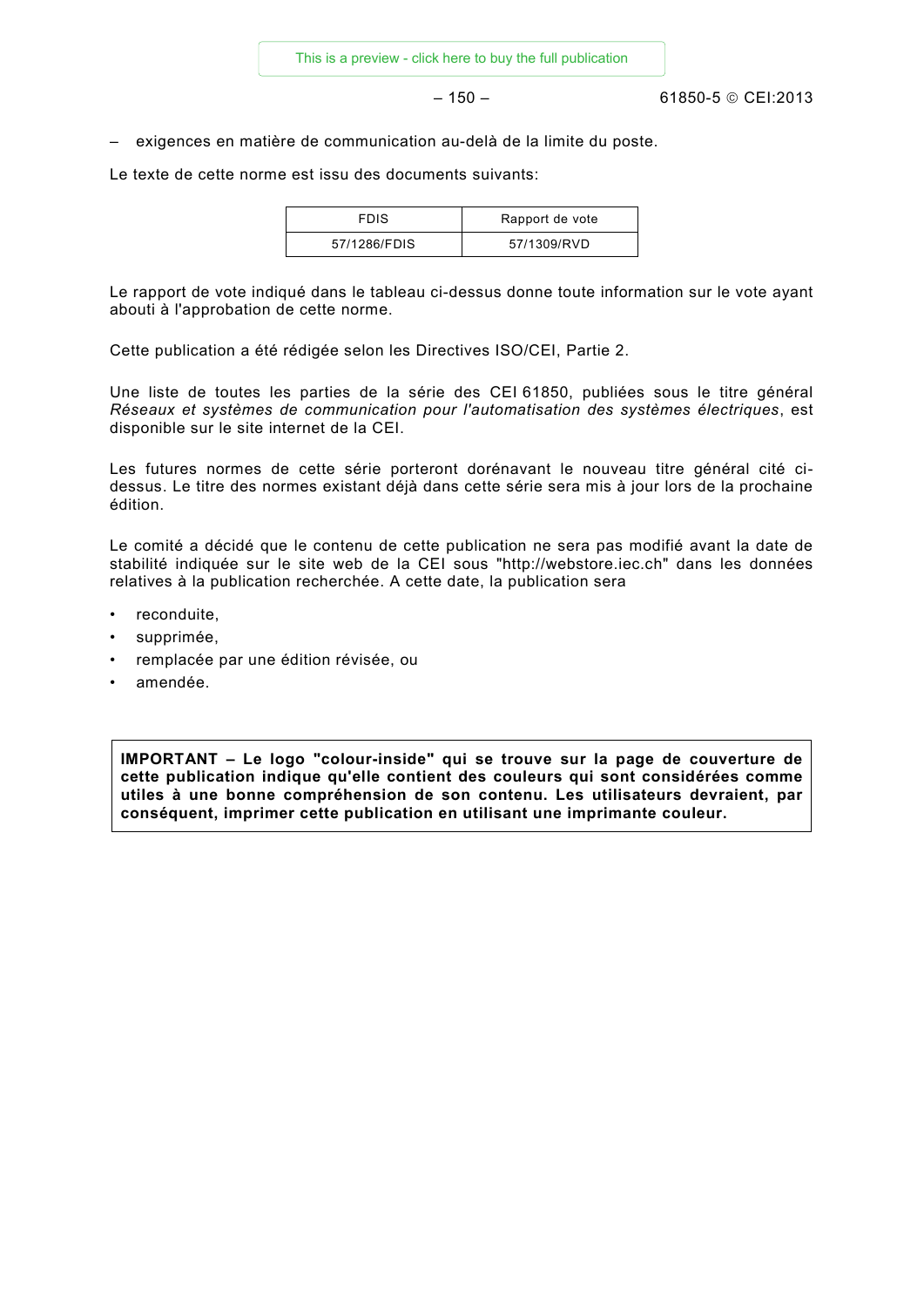$61850 - 5 \circ \text{CE}$  : 2013 – 151 –

### INTRODUCTION

La présente partie de la CEI 61850 fait partie d'un ensemble de normes, la série CEI 61850. La série CEI 61850 a pour objet d'assurer l'interopérabilité entre tous les appareils des systèmes d'automatisation de système électrique. Par conséquent, elle définit les réseaux et systèmes de communication pour système automatisation de systèmes électrique, et plus particulièrement l'architecture de communication pour des sous-systèmes tels que les systèmes d'automatisation de poste. L'ensemble de tous les sous-systèmes peut également se traduire par la description de l'architecture de communication pour la gestion globale des systèmes électriques.

Les communications entre ces équipements dans les sous-systèmes et entre les soussystèmes au sein du système d'automatisation global d'un système électrique satisfont à un grand nombre d'exigences imposées par l'ensemble des fonctions à assurer dans les postes, en commençant par les exigences de base dans les postes. Ces exigences s'appliquent aux données à organiser dans un modèle de données et à l'échange de données résultant des services. Les performances de l'échange de données n'impliquent pas uniquement les temps de transfert mais également la qualité de l'échange de données permettant d'éviter des pertes d'informations dans la communication.

En fonction de la philosophie du fournisseur et de l'utilisateur et des règles de l'art sur le plan technologique, la répartition des fonctions entre les appareils et les niveaux de commande n'est pas uniformément fixée. Par conséquent, la norme doit prendre en charge toute répartition des fonctions. Cela entraîne des exigences différentes pour les diverses interfaces de communication dans les postes ou centrales de production, à leurs limites et au-delà.

La série de normes doit répondre à un besoin de pérennité mais permet de prendre en compte les changements rapides des techniques de communication tant dans l'approche technique que dans la structure des documents. La [Figure 1](#page-20-0) montre les relations de la Partie 5 avec les autres parties de la série CEI 61850.

La série de normes CEI 61850 est organisée de manière à ce qu'un changement mineur intervenant dans une des parties n'entraîne pas de modification significative des autres parties. Par exemple, les exigences définies dans la Partie 5 ne sont pas affectées par les modèles de données déduits dans les parties ultérieures (CEI 61850-7-x) et les mises en correspondance avec les piles dédiées (CEI 61850-8-x et CEI 61850-9-x) sur la base des exigences de communication. Par ailleurs, les parties générales, la spécification des exigences et la modélisation sont indépendantes de toute mise en œuvre. Les contraintes d'application nécessaires à la mise en œuvre de la norme sont définies dans un nombre limité de parties distinctes faisant référence aux moyens principaux de communication, permettant ainsi d'assurer la pérennité de la norme et la possibilité d'apporter des modifications techniques ultérieures.

La présente Partie 5 de la CEI 61850 définit les exigences de communication pour les modèles de fonctions et les appareils d'un système d'automatisation d'un système électrique.

La modélisation des communications requiert la définition d'objets (par exemple les objets de données, les ensembles de données, le contrôle des rapports, le contrôle des productions de rapports) ainsi que la définition des services fournis par les objets (par exemple get, set, report, create, delete). Ces informations sont définies dans la Partie 7 avec une description claire des interfaces pour la mise en œuvre. Pour tirer parti des techniques de communication, la présente norme ne définit pas de nouvelles piles de protocole mais les Parties 8 et 9 fournissent une mise en correspondance normalisé sur les piles existantes. Un langage de configuration de système (SCL, Partie 6) pour une description formelle forte du système utilisable pour les outils logiciels et des essais de conformité normalisés (Partie 10) complètent la norme. La [Figure 1](#page-20-0) montre la structure générale des documents de la CEI 61850 ainsi que l'emplacement des articles définis dans le présent document.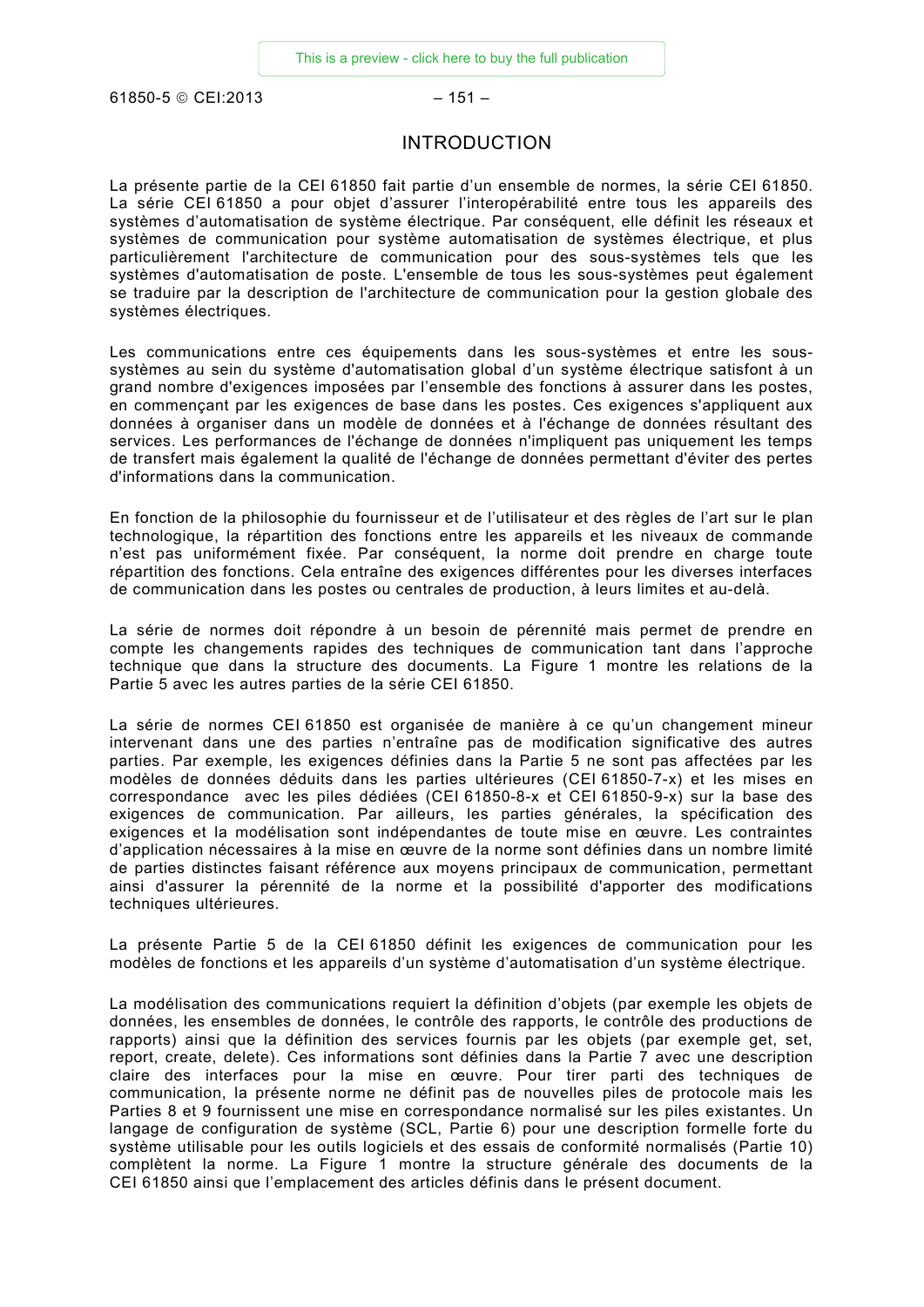– 152 – 61850-5 CEI:2013

NOTE Afin que la norme conserve une approche par couches et de ne pas mélanger les exigences des applications et de la mise en œuvre, les termes tels que client, serveur, objets de données, etc. ne sont normalement pas utilisés dans la Partie 5 (exigences). Dans les Parties 7 (modélisation), 8 et 9 (mise en correspondance des services de communication spécifique), les termes tels que PICOM relevant des exigences des applications ne sont normalement pas utilisés.

| IFC 61850-10<br>Conformance<br>testing                                          |  |
|---------------------------------------------------------------------------------|--|
| IEC 61850-6<br>Configuration description<br>language for communication          |  |
| IEC 61850-8-x<br>IEC 61850-9-x<br>Specific communication<br>service mapping     |  |
| IEC 61850-7-4<br>Compatible logical node and<br>data object adressing           |  |
| IEC 61850-7-3<br>Common data classes and<br>attributes                          |  |
| IFC 61850-7-2<br>Abstract communication<br>service interface (ACSI)             |  |
| IEC 61850-7-1<br>Communication reference<br>model                               |  |
| IEC 61850-5<br>Communication requirements<br>for functions and device<br>models |  |

*IEC 2379/12*

### **Légende**

| Anglais                                                                  | <b>Français</b>                                                                                       |
|--------------------------------------------------------------------------|-------------------------------------------------------------------------------------------------------|
| IEC 61850-10                                                             | CEI 61850-10                                                                                          |
| Conformance testing                                                      | Essais de conformité                                                                                  |
| IEC 61850-6                                                              | CEI 61850-6                                                                                           |
| Configuration description Language for                                   | Langage de description de la configuration pour                                                       |
| communication                                                            | les communications                                                                                    |
| IEC 61850-8-x<br>IEC 61850-9-x<br>Specific communication service mapping | CEI 61850-8-x<br>CEI 61850-9-x<br>Mise en correspondance des services de<br>communication spécifiques |
| IFC 61850-7-4                                                            | CFI 61850-7-4                                                                                         |
| Compatible logical node and data object                                  | Adressage des nœuds logiques et des objets de                                                         |
| addressing                                                               | données compatibles                                                                                   |
| IEC 61850-7-3                                                            | CEI 61850-7-3                                                                                         |
| Common data classes and attributes                                       | Classes et attributs des données communes                                                             |
| IEC 61850-7-2<br>Abstract communication service interface (ACSI)         | CEI 61850-7-2<br>Interface abstraite pour les services de<br>communication (ACSI)                     |
| IEC 61850-7-1                                                            | CEI 61850-7-1                                                                                         |
| Communication reference model                                            | Modèle de référence des communications                                                                |
| IEC 61850-5                                                              | CEI 61850-5                                                                                           |
| Communication requirements for functions and                             | Exigences de communication des modèles de                                                             |
| device models                                                            | fonctions et d'appareils                                                                              |

<span id="page-20-0"></span>**Figure 1 – Position relative de cette partie de la norme**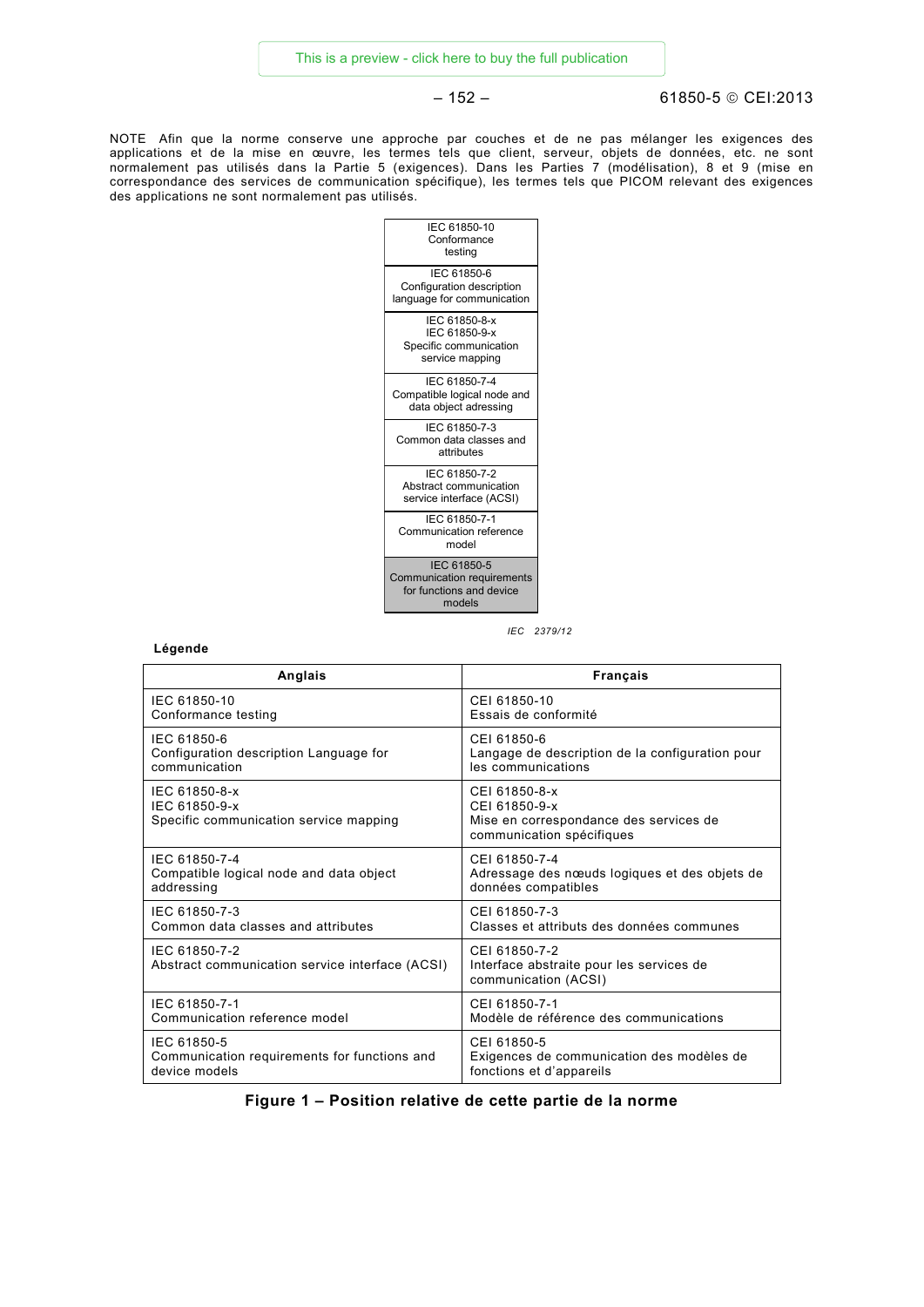$61850 - 5 \circ \text{CE}$ 1:2013 – 153 –

### **RÉSEAUX ET SYSTÈMES DE COMMUNICATION POUR L'AUTOMATISATION DES SYSTÈMES ÉLECTRIQUES –**

### **Partie 5: Exigences de communication pour les modèles de fonctions et d'appareils**

### **1 Domaine d'application**

La présente partie de la CEI 61850 s'applique aux systèmes d'automatisation des systèmes électriques avec la partie de base des systèmes d'automatisation de poste (SAS: substation automation systems). Elle normalise les communications entre les appareils électroniques intelligents (IED, intelligent electronic device) ainsi que les exigences concernant les systèmes associés.

Les spécifications de la présente partie font référence aux exigences de communication des fonctions devant être assurées dans les systèmes d'automatisation électriques. La plupart des exemples de fonctions et de leurs exigences de communication de la présente partie proviennent principalement du domaine d'automatisation des postes et peuvent être réutilisés ou étendus à d'autres domaines de l'automatisation des systèmes électriques, le cas échéant. À noter que parfois, le terme domaine de poste est utilisé à la place du terme domaine d'automatisation de poste, en particulier si l'on tient compte à la fois des appareils de connexion (système principal) et du système d'automatisation (système secondaire).

La description des fonctions n'est pas utilisée pour normaliser les fonctions mais pour identifier les exigences de communication entre les appareils électroniques intelligents au sein des installations et postes du système électrique, entre de tels postes (par exemple pour la protection de ligne) et entre l'installation ou le poste et des lieux de fonctionnement à distance de niveau supérieur (par exemple des centres de conduite du réseau) et des lieux de maintenance. Les interfaces aux services techniques à distance (par exemple des centres de maintenance) sont également prises en compte. Le domaine d'application général concerne les exigences de communication pour les systèmes d'automatisation des systèmes électriques. L'objectif de base est l'interopérabilité pour toutes les interactions, qui assure un système de communication uniforme pour la gestion globale des systèmes de puissance.

Les fonctions de normalisation et leur mise en œuvre sont totalement hors du domaine d'application de la présente norme. Par conséquent, une approche unique de répartition des fonctions aux équipements ne peut pas être appliquée. Afin de favoriser une libre répartition des fonctions, une décomposition appropriée des fonctions en parties liées à la communication est définie. Les données échangées et leurs contraintes de performance sont définies.

Les appareils électroniques intelligents identiques ou similaires des postes tels que les appareils de protection et de commande se rencontrent aussi dans d'autres installations comme les unités de production d'énergie. L'utilisation de la présente norme pour de tels appareils dans ces unités facilite l'intégration des systèmes, par exemple entre la commande de centrale électrique et le système d'automatisation de poste associé. Pour certains de ces domaines d'application comme les centrales éoliennes, les centrales hydroélectriques et les ressources énergétiques réparties, des parties de normes spécifiques selon la série CEI 61850 ont déjà été définies et publiées.

### **2 Références normatives**

Les documents suivants sont cités en référence de manière normative, en intégralité ou en partie, dans le présent document et sont indispensables pour son application. Pour les